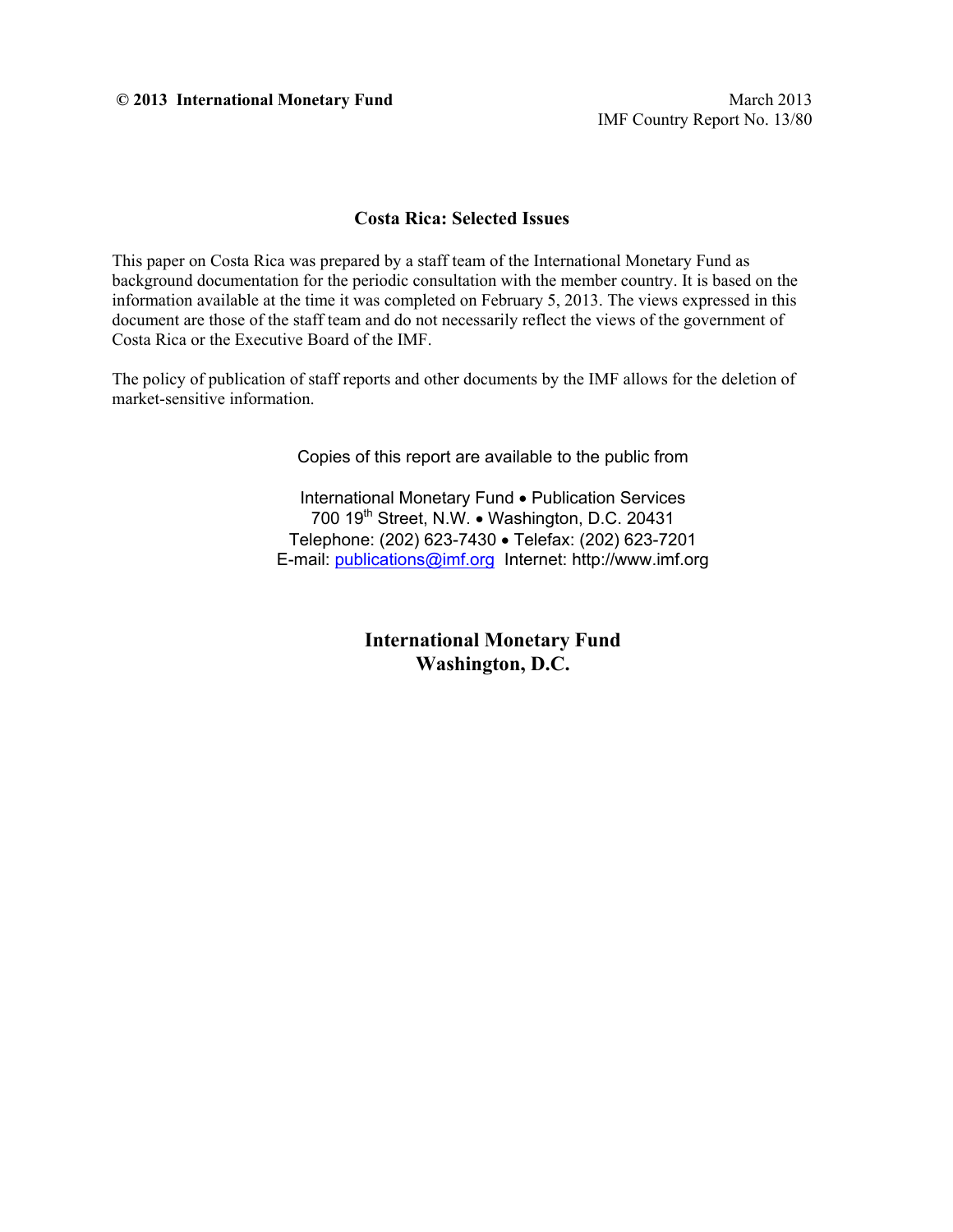

#### February 5, 2013

**SELECTED ISSUES** 

Approved By: **The Western Hemisphere Department** Prepared by Fernando Delgado, Pablo Morra, Yulia Ustyugova (WHD) and Eugenio Cerutti (RES)

# **CONTENTS**

|                 | ASSESSING FISCAL VULNERABILITY AND MEDIUM-TERM SUSTAINABILITY ______ 14              |    |
|-----------------|--------------------------------------------------------------------------------------|----|
|                 |                                                                                      | 21 |
| <b>FIGURE</b>   |                                                                                      |    |
| <b>APPENDIX</b> | I. Contagion Module – A Simulation of Downstream Risk from Losses on Assets _____ 11 |    |
|                 |                                                                                      | 20 |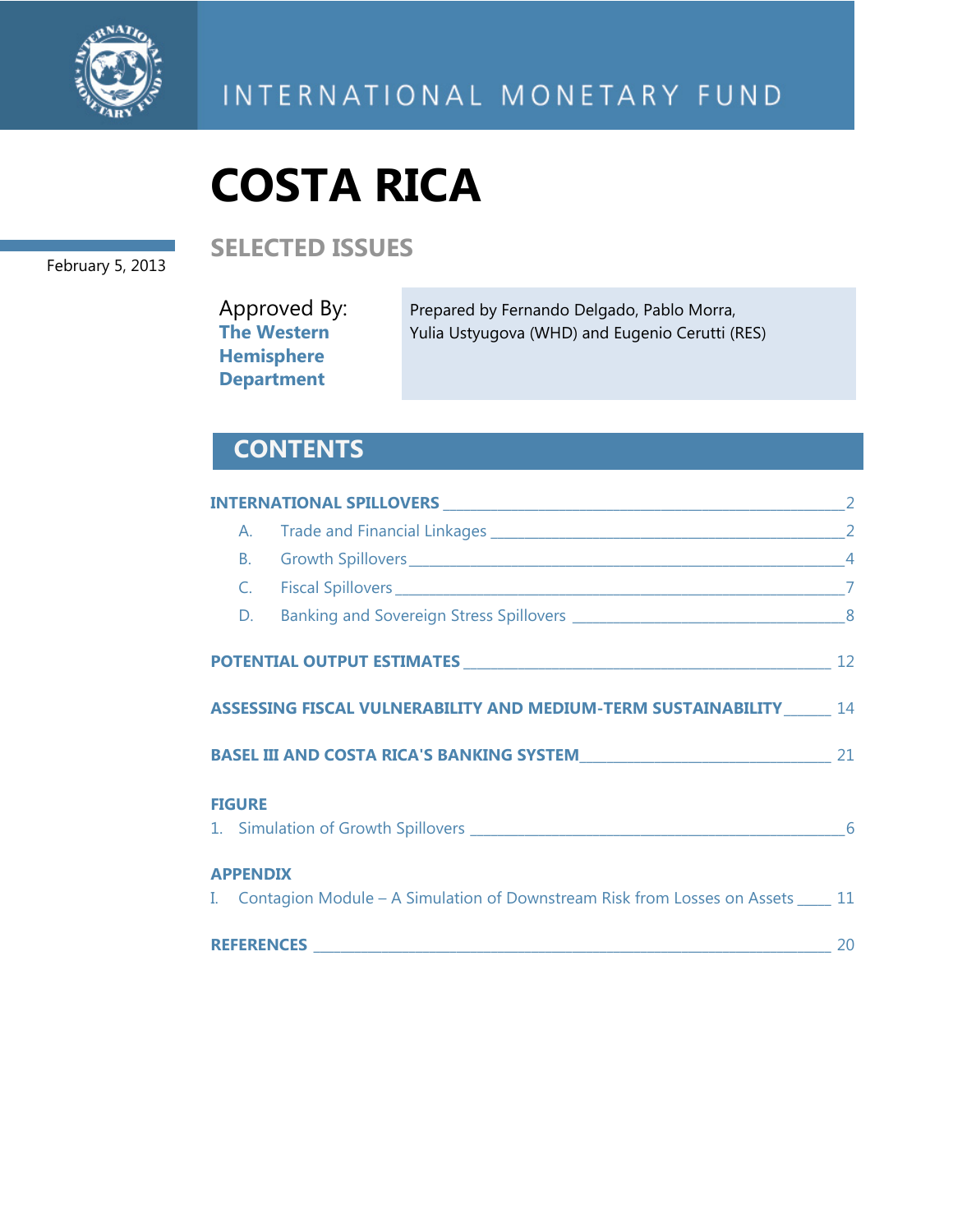# **INTERNATIONAL SPILLOVERS1**

*This note assesses potential spillovers to Costa Rica from possible shocks due to cross-country linkages. It overviews trade and financial linkages; analyzes the impact of global fiscal consolidation on Costa Rica; reviews possible spillovers from a slowdown in the growth pace of the country's main trading partners; and estimates the impact from potential losses in foreign financial assets on credit availability to Costa Rican borrowers.*

#### **A. Trade and Financial Linkages**

1. **The geographical diversification of Costa Rica's trade is still relatively limited.** Costa

Rica is a small open economy, with exports and imports of goods and real services accounting for 38 and 44 percent of GDP, respectively.<sup>2</sup> While the product composition and geographical origin and destination of Costa Rica's trade flows are gradually diversifying, the United States remains the country's main trading partner, accounting for about 40 percent of both exports and imports.<sup>3</sup> In terms of individual countries, China<sup>4</sup> is Costa Rica's second most important trading partner (receiving about 7 percent of total merchandise exports and supplying 6½ percent of total imports), followed by the Netherlands on the exports side (7 percent of total exports) and Mexico on the imports side (6.2 percent of total imports). Costa Rica also has close trade linkages with Latin American countries (about 30 percent of total exports and imports). Within this region, the most important trading partners are Mexico, Panama, Nicaragua and Guatemala. Trade with the Euro Area accounts for 15 percent of total exports and 7.2 percent of imports.

 $<sup>1</sup>$  Prepared by Yulia Ustyugova.</sup>

 $2$  Merchandise trade is the most important component of trade flows, accounting for 68 percent of total exports and 85 percent of total imports. However, the exports of real services are growing fast, increasing their share in total trade flows. In 2011, the exports of real services reached 12 percent of GDP and represented 32 percent of total exports. The merchandise trade balance posted a deficit of 12½ percent of GDP, while the balance of real services had a surplus of 8 percent of GDP.

 $3$  While there is no data available about the destination of real services exports, the United States is likely to also be the main partner in this segment of trade, considering the large number of U.S. tourists visiting Costa Rica every year.

<sup>&</sup>lt;sup>4</sup> Including trade flows with Hong Kong.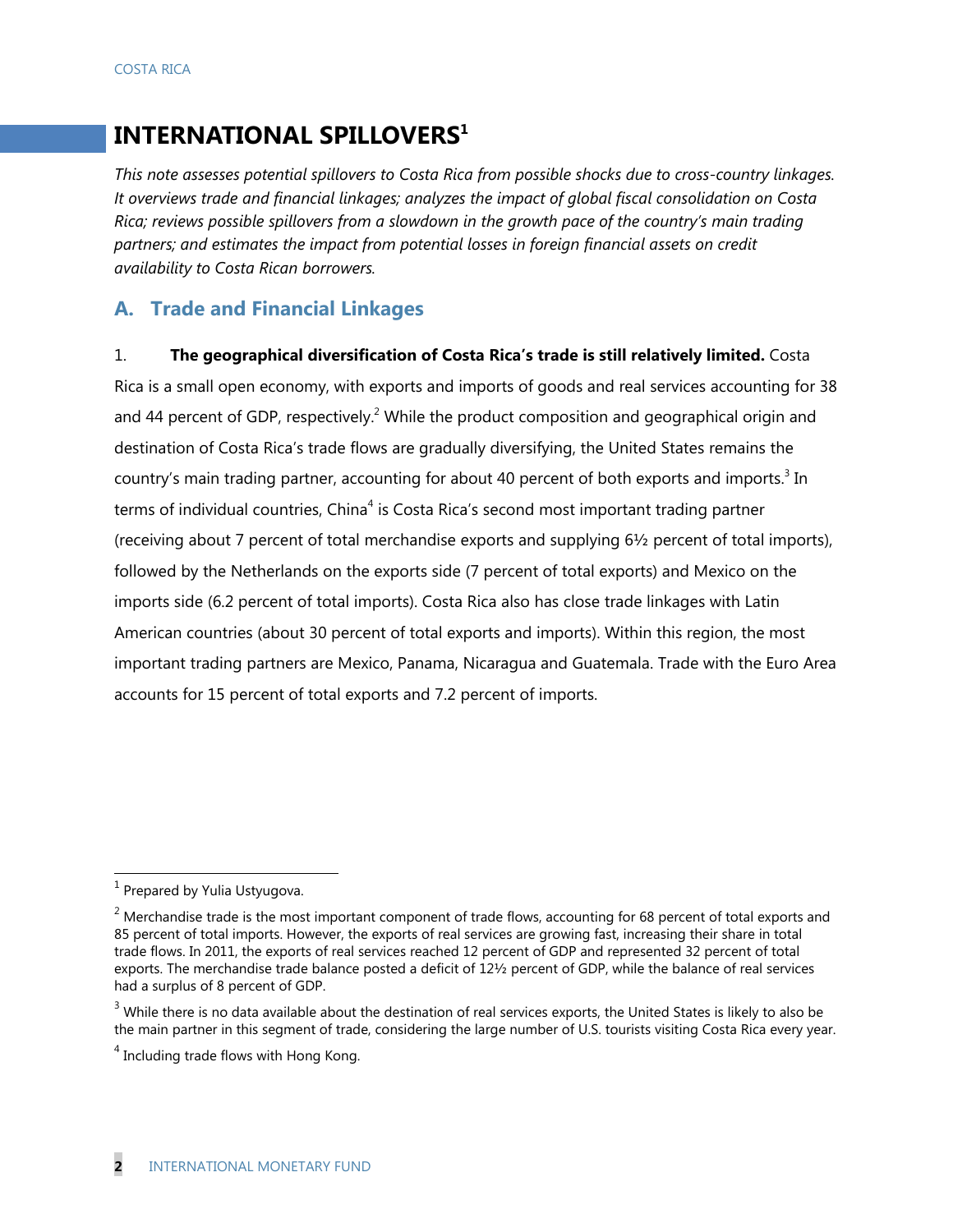|                            | Exports    |                | Imports    | Balance        |            |
|----------------------------|------------|----------------|------------|----------------|------------|
| Origin / Destination       | Value in   | Share          | Value in   | Share          | Value in   |
|                            | US\$ mill. | (percent)      | US\$ mill. | (percent)      | US\$ mill. |
| Total                      | 10,408     | 100            | 15,372     | 100            | -4,964     |
| <b>Advanced Economies</b>  | 6,736      | 65             | 9,241      | 60             | $-2,505$   |
|                            |            |                |            |                |            |
| <b>United States</b>       | 3,969      | 38             | 6,185      | 40             | $-2,216$   |
| Hong Kong                  | 507        | 5              | 106        | 1              | 400        |
| Euro Area                  | 1,556      | 15             | 1,114      | 7              | 442        |
| <b>Netherlands</b>         | 733        | 7              | 258        | $\overline{c}$ | 475        |
| Belgium                    | 285        | 3              | 83         |                | 202        |
| Developing Asia            | 441        | 4              | 1,262      | 8              | $-821$     |
| China                      | 200        | $\overline{2}$ | 888        | 6              | -688       |
| Latin America and Caribean | 3,111      | 30             | 4,618      | 30             | $-1,506$   |
| Panama                     | 568        | 5              | 242        | $\mathfrak{D}$ | 325        |
| Nicaragua                  | 457        | 4              | 106        |                | 351        |
| Guatemala                  | 410        | 4              | 299        | $\overline{2}$ | 110        |
| Mexico                     | 317        | 3              | 950        | 6              | $-633$     |

**Costa Rica Trade by Region and Countries, 2011**

Sources: IMF Direction of Trade Statistics and Fund staff calculations

#### 2. **About a third of the banking sector assets belong to foreign banks.** At end-2012, the

market share of foreign bank subsidiaries operating in Costa Rica (from the United States, Canada, United Kingdom and Panama) slightly exceeded 30 percent of the banking sector's total assets. The net external position of Costa Rica's banking sector (excluding the Central Bank of Costa Rica) amounts to 4½, percent of GDP with assets and liabilities mostly concentrated in the United States, Panama and Europe. According to BIS data as of March 2012, the

‐3,000 -2,000 -1,000  $\Omega$ 1,000 2,000 Jan-10 May-10 Sep-10 Jan-11 May-11 Sep-11 Jan-12 May-12 **(US dollars, millions)** External assets External liabilities Net external assets

**Costa Rica: External Positions of Banks** 

Source: BCCR, IMF staff calculations

consolidated foreign claims of international banks on Costa Rica predominantly originate in North America and Europe.

**Consolidated foreign claims of BIS-reporting banks on Costa Rica (ultimate risk basis, millions of US dollars)**

|                      | (ultimate lisk dasis, millions of US domals) |         |         |         |         |  |  |  |  |  |  |
|----------------------|----------------------------------------------|---------|---------|---------|---------|--|--|--|--|--|--|
|                      | 2011-O1                                      | 2011-Q2 | 2011-O3 | 2011-Q4 | 2012-O1 |  |  |  |  |  |  |
| <b>United States</b> | 1,613                                        | 1,669   | 1,891   | 1,936   | 2,005   |  |  |  |  |  |  |
| Europe               | 2,222                                        | 2,299   | 2,327   | 2,186   | 2,280   |  |  |  |  |  |  |
| UK                   | 1,393                                        | 1,461   | 1,482   | 1,438   | 1,526   |  |  |  |  |  |  |
| Germany              | 420                                          | 429     | 468     | 414     | 406     |  |  |  |  |  |  |
| France               | 115                                          | 140     | 108     | 74      | 90      |  |  |  |  |  |  |
| Switzerland          | 70                                           | 59      | 80      | 84      | 84      |  |  |  |  |  |  |
| Spain                | 76                                           | 74      | 48      | 48      | 33      |  |  |  |  |  |  |
| Japan                | 31                                           | 31      | 28      | 28      | 26      |  |  |  |  |  |  |
| All reporting banks  | 6.208                                        | 6.359   | 6.716   | 6,855   | 7,029   |  |  |  |  |  |  |

Source: BIS, Table 9D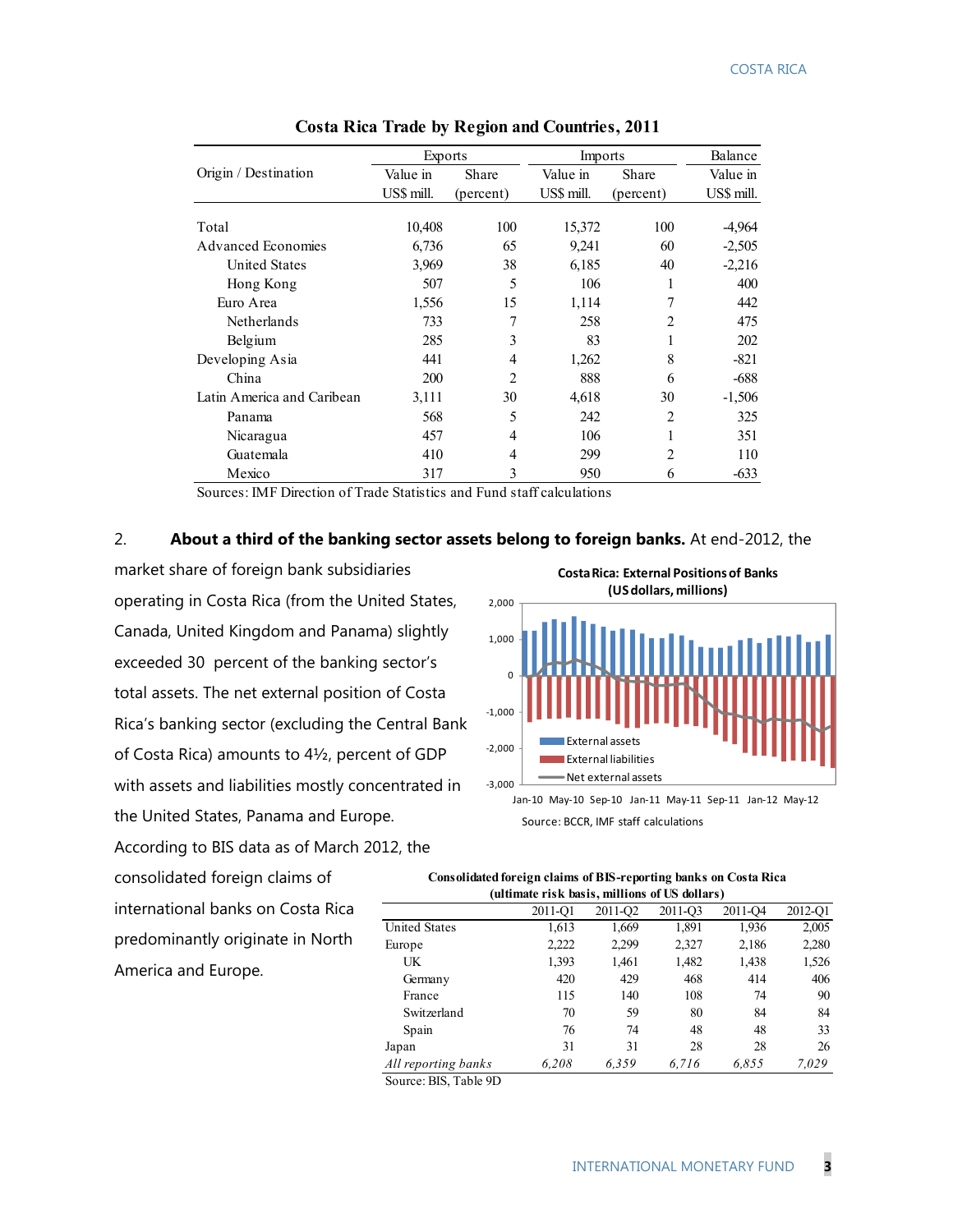3. **Foreign direct investment (FDI) in Costa Rica is dominated by the United States.** As of 2011, the total FDI stock in Costa Rica amounted to about 40 percent of GDP, of which investments from the United States accounted for 64 percent, followed by the United Kingdom and Spain with 6 percent each. Costa Rica's outward foreign direct investment stock is small, at about 3 percent of GDP as of 2011, and mainly concentrated in Central America (about 57 percent of the total outward direct investment stock).

| Direct Investment in/from Costa Rica, 2011 (millions of US dollars) |        |       |                                  |       |      |  |  |  |  |  |
|---------------------------------------------------------------------|--------|-------|----------------------------------|-------|------|--|--|--|--|--|
| <b>Inward Direct Investment</b>                                     |        |       | <b>Outward Direct Investment</b> |       |      |  |  |  |  |  |
| Total Inward                                                        | 16,202 | 100%  | Total Outward                    | 1,106 | 100% |  |  |  |  |  |
| <b>United States</b>                                                | 10,333 | 64%   | Netherlands                      | 233   | 21%  |  |  |  |  |  |
| Spain                                                               | 1,022  | $6\%$ | Panama                           | 177   | 16%  |  |  |  |  |  |
| United Kingdom                                                      | 877    | 5%    | Nicaragua                        | 174   | 16%  |  |  |  |  |  |
| Mexico                                                              | 611    | $4\%$ | Guatemala                        | 142   | 13%  |  |  |  |  |  |
| Switzerland                                                         | 476    | $3\%$ | El Salvador                      | 126   | 11%  |  |  |  |  |  |

So urce: IMF Co o rdinated Direct Inves tment Survey

#### **B. Growth Spillovers**

4. **A multi-country VAR analysis was used to assess the risk to GDP growth of Costa Rica** 

**from a decline in domestic demand in its main trading partners.** The exercise followed the approach described in Poirson and Weber (2011), which posits a decomposition of real GDP growth into three components: long-run growth, dynamic domestic factors, and dynamic foreign factors.

#### 5. **Four different shock scenarios were analyzed to assess the growth implications for**

**Costa Rica.** These consisted of a ½ standard deviation reduction in the dynamic domestic growth component in 2013 (compared to the WEO projections) of the U.S., China, Costa Rica's main European trading partners (Italy, Belgium, the United Kingdom, Germany and the Netherlands) and Central America.<sup>5</sup> In each scenario, the new



Sources: OECD, Poirson and Weber (2011), World Economic Outlook, and Fund staff calculations.

<sup>5</sup> Comprising Panama, Guatemala, El Salvador, Nicaragua, the Dominican Republic and Honduras.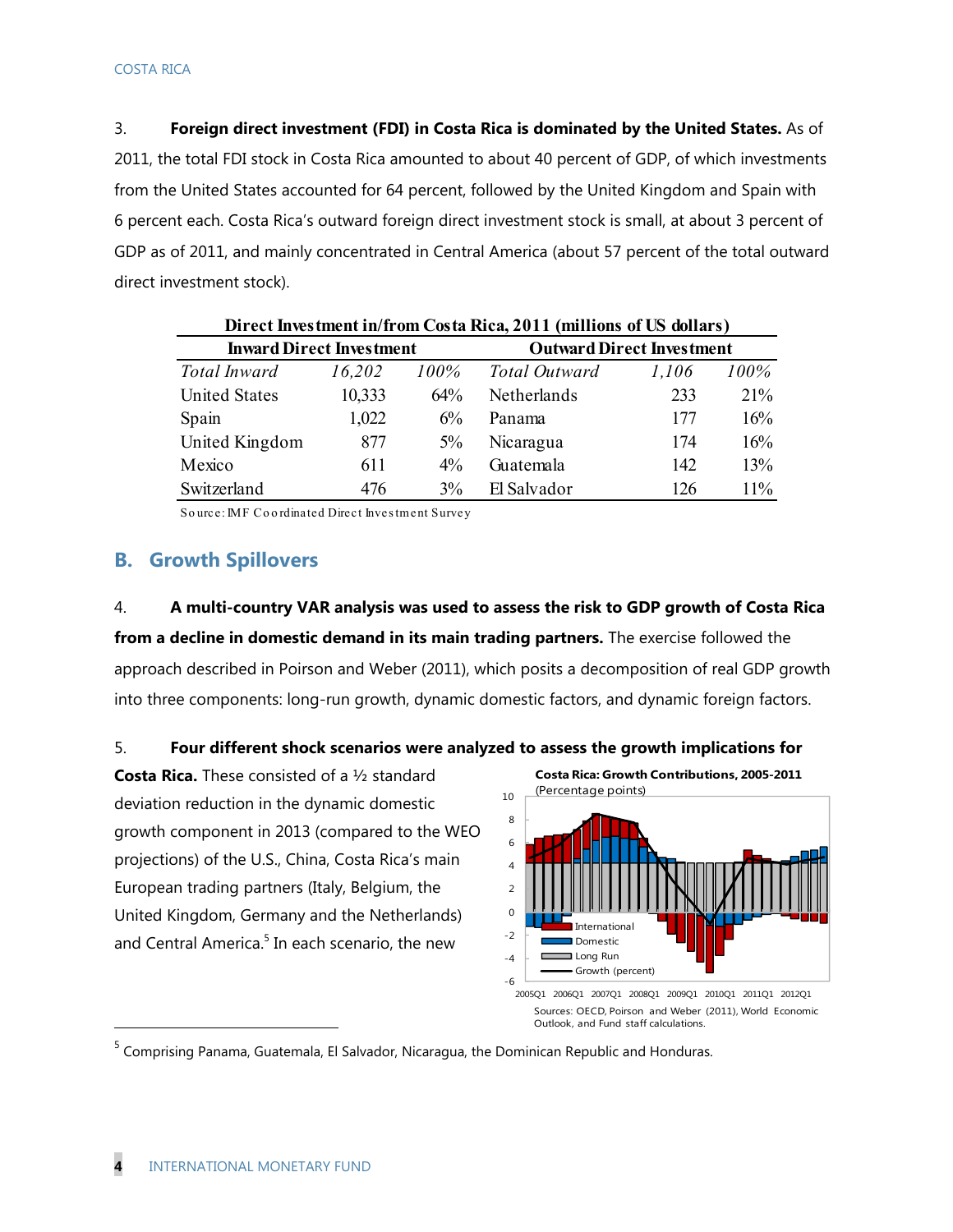growth rates for all 16 countries in the sample were computed holding all other domestic components unchanged.<sup>6</sup>

6. **Foreign factors drive the variation in Costa Rica's GDP growth.** According to the VAR analysis, foreign factors stimulated the economy before 2008 and exerted a drag on GDP growth in 2009. The role of domestic factors appears moderate throughout the whole period under analysis, though recently they contributed to the pickup in economic activity.

7. **A shock in the U.S. would have the largest impact on Costa Rican growth.** According to the VAR analysis, an adverse shock of ½ standard deviation in the U.S. growth could lower Costa Rican GDP growth by  $\frac{2}{5}$  percentage points in 2013 and  $\frac{3}{4}$  percentage points in 2014. Such large sensitivity is explained by the close trade linkages between Costa Rica and the U.S. Moreover, since the U.S. is the main trading partner of other Central American countries, with which Costa Rica has close linkages too, an adverse shock in the U.S. would also hit Costa Rica through its negative impact on regional growth.

8. **A shock in China would also significantly affect Costa Rica's GDP growth.** According to the VAR analysis, an adverse shock of ½ standard deviation in China's growth would lower Costa Rica's growth by  $\frac{1}{5}$  and  $\frac{2}{5}$  percentage points in 2013 and 2014, respectively. The shock would propagate to Costa Rica through its direct impact, but most importantly through its negative effect on U.S. growth.

9. **Growth shocks in Europe and Central America appear to have minor effects on Costa Rican's GDP growth.** These adverse growth effects do not exceed 0.11 percentage points in both 2013 and 2014. The mild impact of the European growth shock stems from the fact that U.S. growth does not seem to be negatively affected by it.

 $<sup>6</sup>$  Results underestimate the impact on growth as there is no second-round effect on other countries' dynamic</sup> domestic component but only on their external dynamic component. However, the approach has the advantage that it takes third country effects—e.g. the impact on Costa Rica of the fall in China's domestic demand channeled via Guatemala — into account and thus estimates the spillover effects consistently across the 16 countries in the sample. The foreign component includes also four exogenous shocks: a dummy for the oil shock of 1979, a dummy for the Latin American debt crisis of the 1980s, a dummy for the oil shock of 1990, and a dummy for the recent financial crisis. The sample extends from the first quarter of1975 to the fourth quarter of 2012. The country sample includes Belgium, China, Costa Rica, the Dominican Republic, El Salvador, Germany, Guatemala, Honduras, Hong Kong, Italy, Mexico, the Netherlands, Nicaragua, Panama, the United Kingdom, and the United States.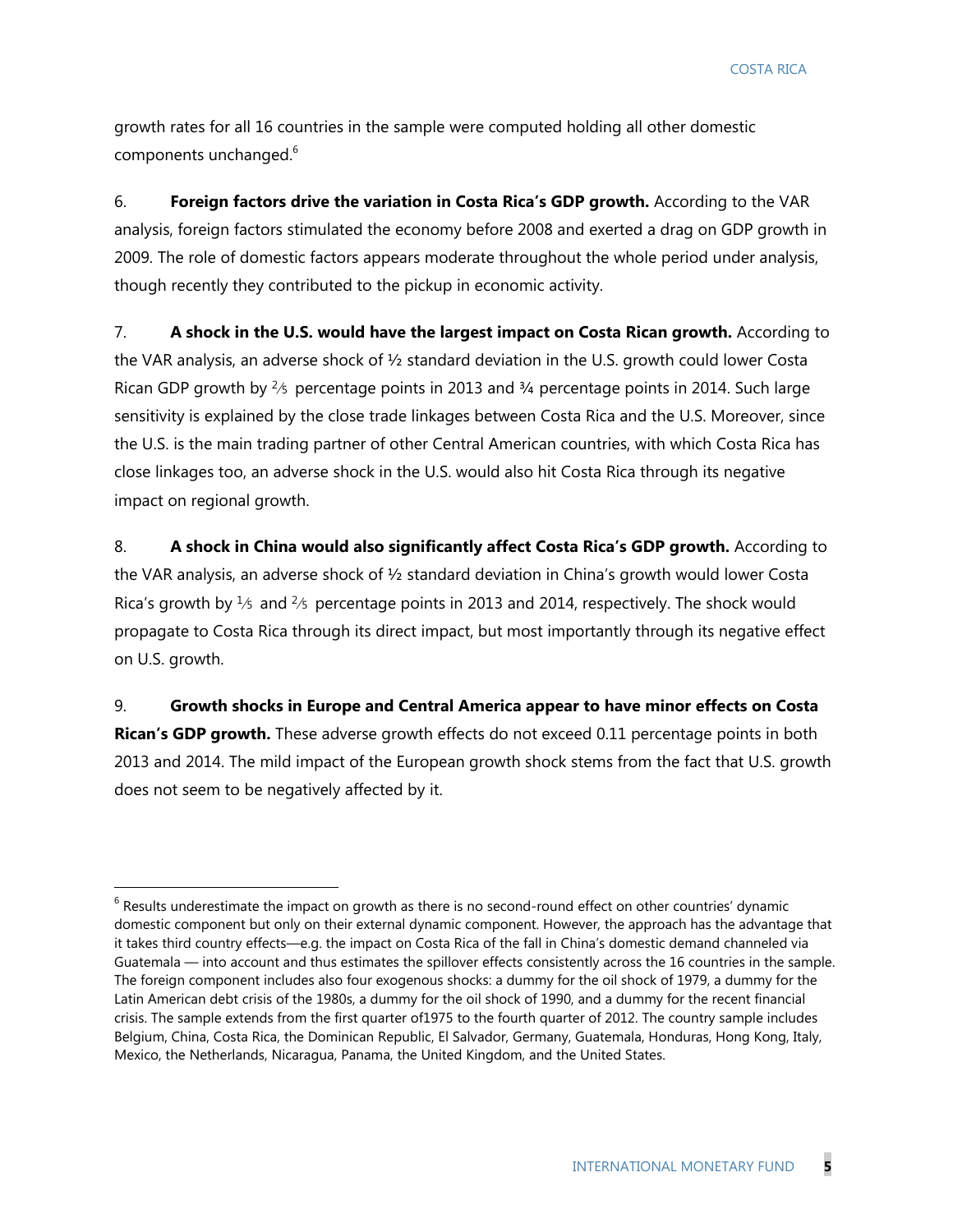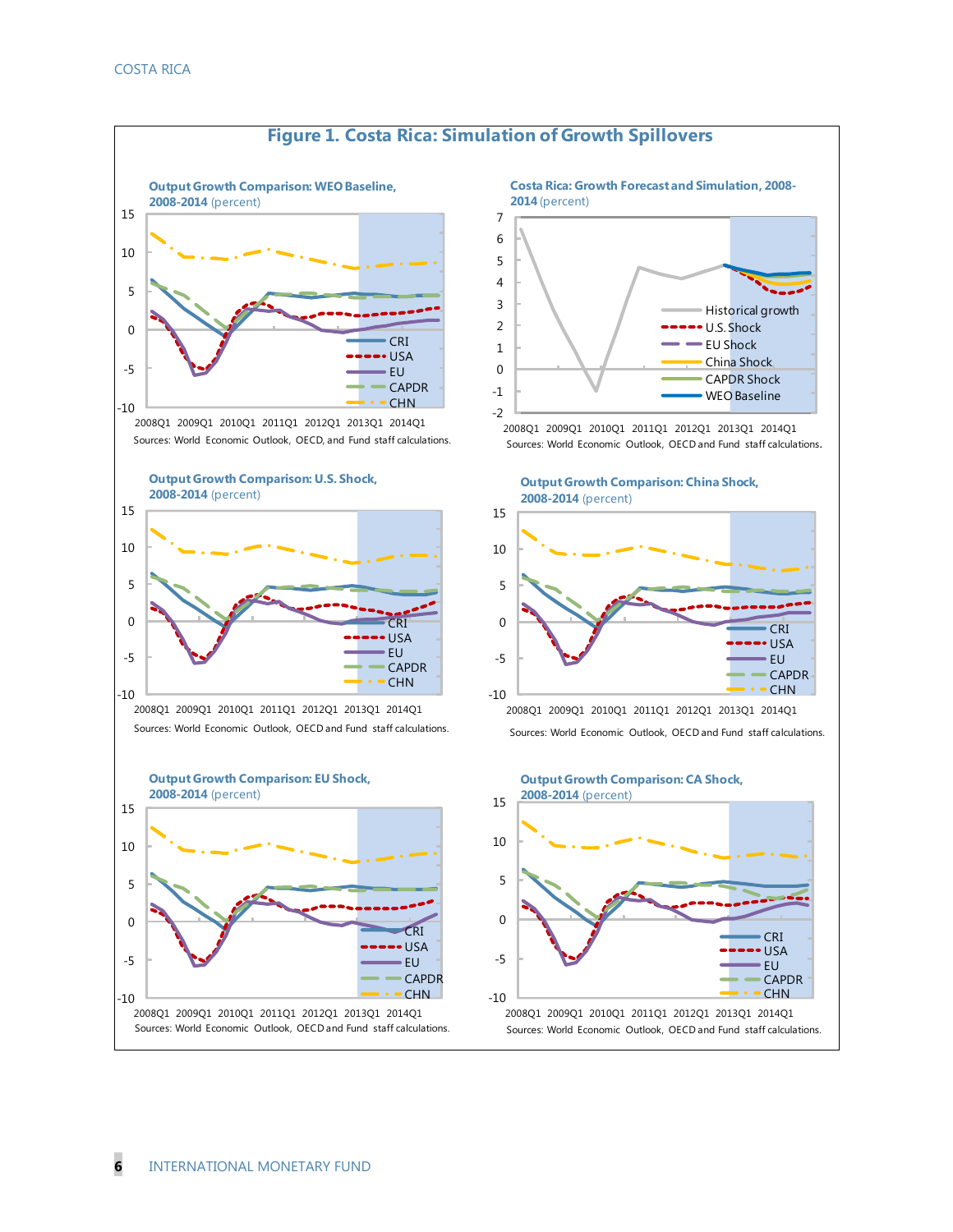10. **A severe intensification of euro area sovereign and banking crisis, however, could cut regional output by up to ½ percent relative to the projected levels.** The euro area risk scenario analyzed in the latest WEO (October 2012) assumes that "the forces of financial fragmentation increase and become entrenched, capital holes in banking systems expand, and the intra-euro-area capital account crisis increasingly spills outward" leading to higher corporate risk premiums in all economies and capital flight from euro area and emerging markets. According to the IMF's staff Global Integrated Monetary and Fiscal model, output in the euro area core and the periphery in this case would fall by about  $1\frac{3}{4}$  and 6 percent, respectively, relative to the WEO projections within one year. The peak decline in output in Latin America and the Caribbean region is estimated at about  $\frac{1}{2}$  percent relative to the baseline, which is relatively modest compared with the impact on the other regions due to the relatively limited trade and financial linkages with Europe.

#### **C. Fiscal Spillovers**

-

11. **The impact on Costa Rica of fiscal consolidation in the rest of the world can be simulated through a model based on the national accounting framework.** Estimates rely on projected changes in government revenue and expenditure in Costa Rica's main trading partners (15 countries covering about 85 percent of total exports). They also take into account carry-over effects on GDP growth from fiscal adjustment in the previous years.<sup>7</sup>

12. **The currently-envisaged pace of worldwide fiscal consolidation would have small spillovers on Costa Rica.** This is because Costa Rica's exposure to countries facing large fiscal consolidation needs in the near term (e.g., Southern Europe) is small. The simulation results indicate that current budget plans of Costa Rica's main trading partners would lower GDP growth in Costa Rica by about 0.1 percentage points in 2013. $8$ 

 $<sup>7</sup>$  For a detailed description of the model, see Ivanova and Weber (2011).</sup>

 $^8$  The methodology employed is based on Ivanova, Anna and Weber, Sebastian, 2011, "Do Fiscal Spillovers Matter?" IMF Working Paper 11/211, Washington: International Monetary Fund.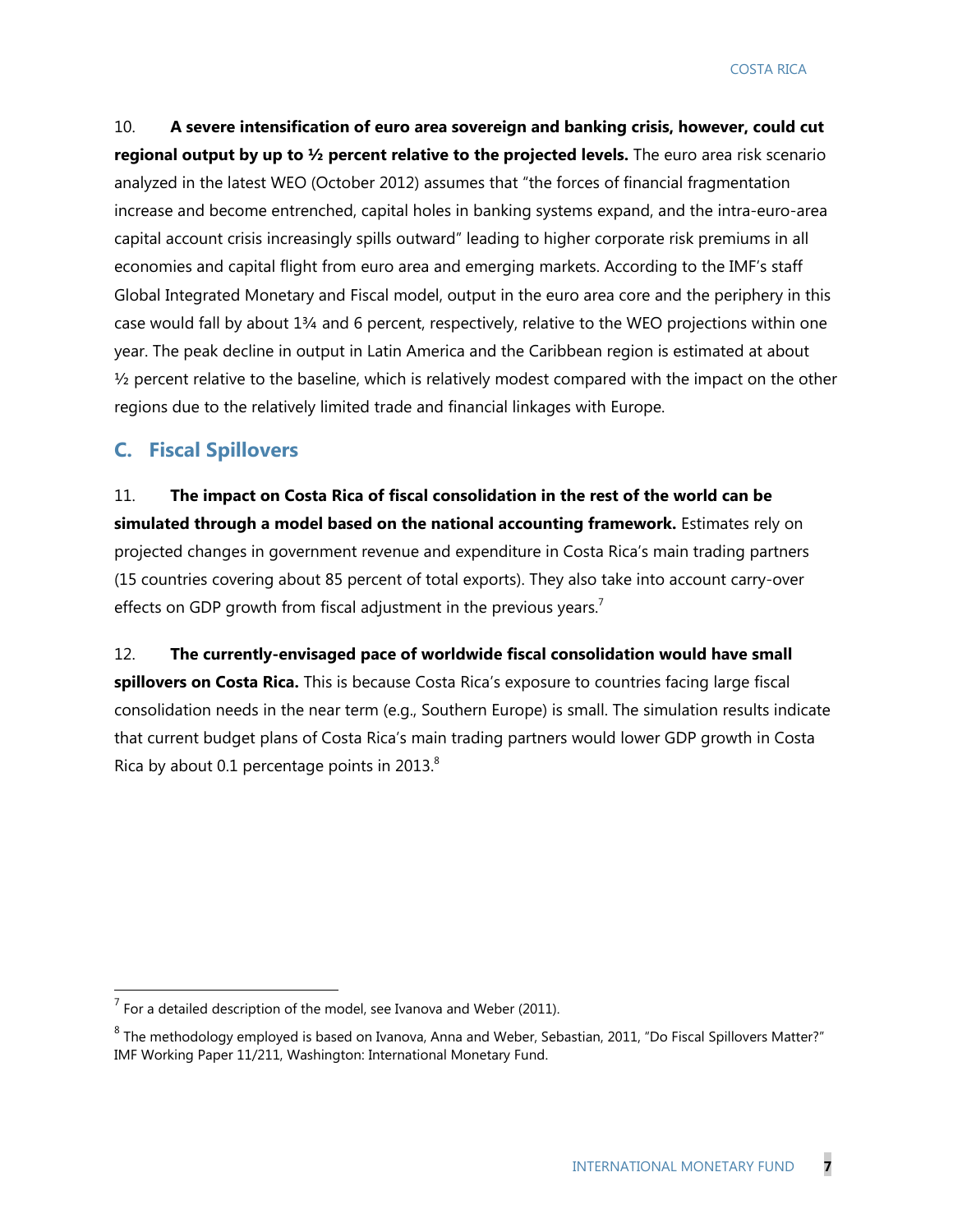|                         |        |                    |        |        | (In percentage points) |        |        |                    |           |  |
|-------------------------|--------|--------------------|--------|--------|------------------------|--------|--------|--------------------|-----------|--|
|                         |        | 2011               |        |        | 2012                   |        | 2013   |                    |           |  |
|                         | Total  | Of which:          |        | Total  | Of which:              |        | Total  |                    | Of which: |  |
|                         | growth | domestic spillover |        | growth | domestic spillover     |        | growth | domestic spillover |           |  |
|                         | impact | effect             | effect | impact | effect                 | effect | impact | effect             | effect    |  |
| <b>Costa Rica</b>       | 0.0    | 0.1                | $-0.1$ | $-0.1$ | 0.0                    | $-0.1$ | 0.1    | 0.2                | $-0.1$    |  |
| of which:               |        |                    |        |        |                        |        |        |                    |           |  |
| - current year          | $-0.2$ | $-0.2$             | $-0.1$ | 0.1    | 0.2                    | 0.0    | 0.0    | 0.1                | $-0.1$    |  |
| - carry over prev. year | 0.2    | 0.3                | $-0.1$ | $-0.2$ | $-0.2$                 | $-0.1$ | 0.1    | 0.2                | 0.0       |  |

**Fiscal Contribution to Growth**

Source: IMF staff estimates.

13. **The main risk facing Costa Rica stems from a larger-than-currently anticipated fiscal adjustment in the United States.** Simulations suggest that each percentage point of GDP of fiscal adjustment in the United States would reduce Costa Rican output growth by about 0.1 percentage points.

### **D. Banking and Sovereign Stress Spillovers<sup>9</sup>**

14. **The direct spillovers to Costa Rica from stress in international banks were assessed based on the RES/MFU Bank Contagion Module.** <sup>10</sup> This module estimates potential vulnerabilities of Costa Rican economy stemming from international banks that operate in Costa Rica or are involved into direct cross-border lending, based on the BIS banking statistics and banklevel data $11$ 

15. **The upstream exposure of Costa Rica to all BIS reporting banks is limited.** Costa Rica is exposed to rollover risk through direct cross-border lending by international banks and lending of foreign affiliates operating in Costa Rica that are funded by their parent banking systems. The upper-bound of the rollover risks is captured by the upstream exposure of Costa Rica to all BIS reporting banks, which was about 8 percent of GDP or 13 percent of total domestic and foreign

 $9$  Prepared by Yulia Ustyugova and Eugenio Cerutti.

<sup>&</sup>lt;sup>10</sup> For methodological details see Cerutti, Eugenio, Stijn Claessens, and Patrick McGuire, 2012, "Systemic Risks in Global Banking: What can Available Data Tell Us and What More Dare are Needed?" BIS Working Paper 376, Bank for International Settlements.

 $11$  Such analysis may underestimate the potential spillovers, since it does not take into account the exposure of the domestic banks to analyzed shocks due to data limitations.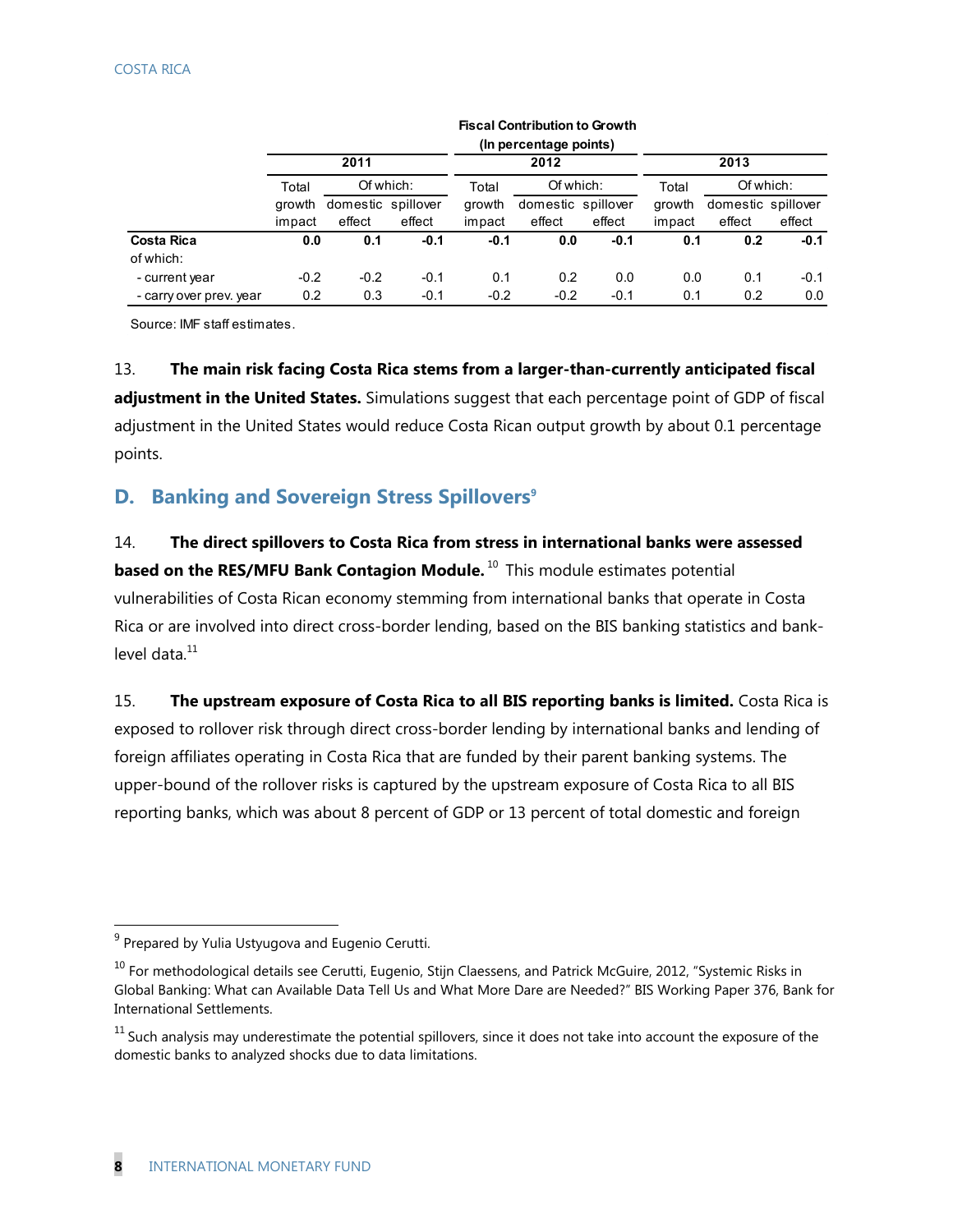credit to non-bank private and public sectors, $12$  as of March 2012.<sup>13</sup> The upstream exposure to the Euro Area bank lenders is low, at about 1½ of GDP and 2½ percent of total credit to non-bank sector, respectively.

## 16. **Foreign credit availability to Costa Rican borrowers would not be much affected by substantial losses in claims of BIS-reporting banks on selected economies.** Based on the decline in value of private and public sector assets assumed in each scenario in the table below, the module calculates the losses on the international banking systems. If the banks do not have sufficient capital buffers to cover the losses triggered in a scenario, they have to deleverage (reduce their foreign and domestic assets) to restore their capital-to-asset ratios, $^{14}$  thus squeezing credit lines to Costa Rica and other countries. The most sizable impact on claims on Costa Rican borrowers would stem from

|                                | Shock Originating From | Impact on claims on CRI       |  |  |  |
|--------------------------------|------------------------|-------------------------------|--|--|--|
|                                | Magnitude 1/           | borrowers (percent of GDP) 2/ |  |  |  |
| Greece                         | 30                     | 0.0                           |  |  |  |
| Greece, Ireland, and Portugal  | 30                     | $-0.1$                        |  |  |  |
| Italy                          | 10                     | 0.0                           |  |  |  |
| Spain                          | 10                     | $-0.1$                        |  |  |  |
| France                         | 10                     | $-0.3$                        |  |  |  |
| Germany                        | 10                     | $-1.0$                        |  |  |  |
| Netherlands                    | 10                     | $-0.3$                        |  |  |  |
| Austria                        | 10                     | 0.0                           |  |  |  |
| UK.                            | 10                     | $-1.2$                        |  |  |  |
| Selected European Countries 3/ | 10                     | $-2.9$                        |  |  |  |
| US and Canada                  | 10                     | $-3.7$                        |  |  |  |

| Spillovers to Costa Rica from International Banks' Exposures as of March 2012 |  |  |
|-------------------------------------------------------------------------------|--|--|
|-------------------------------------------------------------------------------|--|--|

Source: RES/MFU Bank Contagion Module based on BIS, ECB, and IFS data.

1/ Magnitude denotes the percent of on-balance sheet claims (all borrowing sectors) that lose value.

2/ Reduction in foreign banks credit to Costa Rica due to the impact of the analyzed shock on their balance sheets,

assuming a uniform deleveraging across domestic and external claims.

-

3/ Austria, Greece, Ireland, Portugal, Italy, Spain, France, Germany, Netherlands, and UK.

 $^{12}$  Total credit to the non-bank sectors in Costa Rica is calculated based on adding IFS local (both domestic and foreign owned) banks' claims on non-bank borrowers, and BIS reporting banks' direct cross-border claims on nonbank sectors (BIS Locational Banking Statistics Table 6B)

 $^{13}$  This estimation corresponds to a worst case scenario – losing access to all BIS reporting banks financing without possibility of replacing it domestically or externally.

 $14$  Bank recapitalizations as well as other remedial policy actions (e.g., ring fencing, monetary policy, etc.) at the host and/or home country level are not assumed.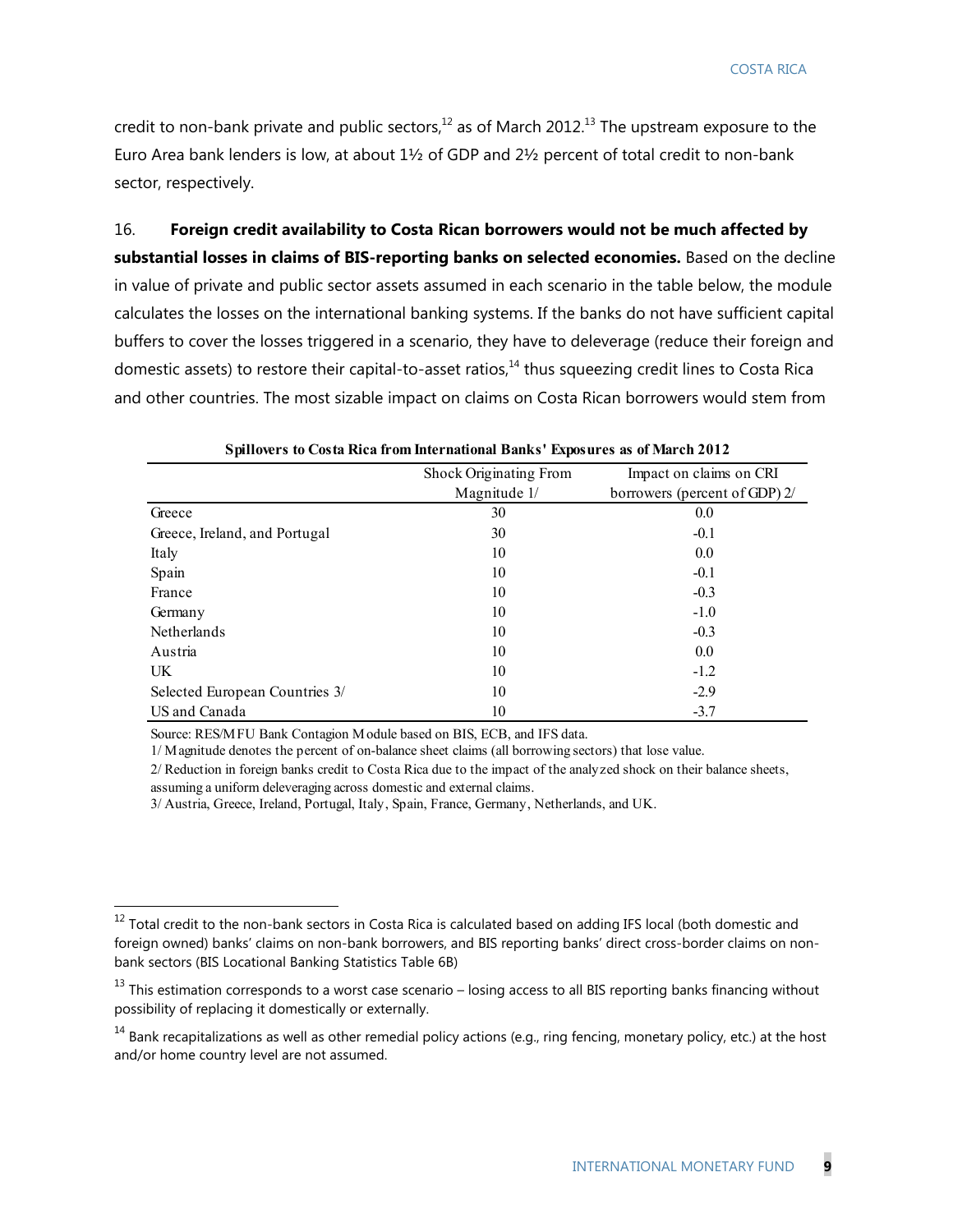losses in U.S. and Canadian assets. The direct impact on claims on Costa Rican borrowers from the decline in value of European assets does not exceed 3 percent of GDP. In turn, the maximum impact on the banking system would amount to 1½ percent of the system's total assets or about 1 percent of GDP.

17. **A substantial decline in value of the sovereign debt of the three IMF/EU-program countries would not directly affect foreign credit availability to Costa Rica.** The impact of the simulated losses in the balance sheets of international banks lending to Costa Rican borrowers would be close to zero. This is due to their limited sovereign exposure to the euro area periphery countries.

| Spillovers to Costa Rica from International Banks' Sovereign Exposures as of March 2012 |                        |                               |  |  |  |  |  |  |
|-----------------------------------------------------------------------------------------|------------------------|-------------------------------|--|--|--|--|--|--|
|                                                                                         | Shock Originating From |                               |  |  |  |  |  |  |
|                                                                                         | Magnitude 1/           | borrowers (percent of GDP) 2/ |  |  |  |  |  |  |
| Greece                                                                                  | 50                     | $0.0^{\circ}$                 |  |  |  |  |  |  |
| Greece, Ireland, and Portugal                                                           | 50                     | $0.0^{\circ}$                 |  |  |  |  |  |  |

Source: RES/MFU Bank Contagion Module based on BIS, ECB, and IFS data.

1/ Magnitude denotes the percent of sovereign on-balance sheet claims that lose value.

2/ Reduction in foreign banks credit to Costa Rica due to the impact of the analyzed shock on their balance sheets, assuming a uniform deleveraging across domestic and external claims.

18. **The indirect effects on the Costa Rican economy associated with the analyzed shocks,** 

**however, could be much larger.** The model estimates do not consider the negative effects of deleveraging on market confidence, balance sheets of corporates, and output growth, which could aggravate Costa Rican and foreign banks' losses through an increase in non-performing loans. The impact stemming from these factors could be potentially more damaging for Costa Rica's economy than the estimated direct foreign bank spillovers.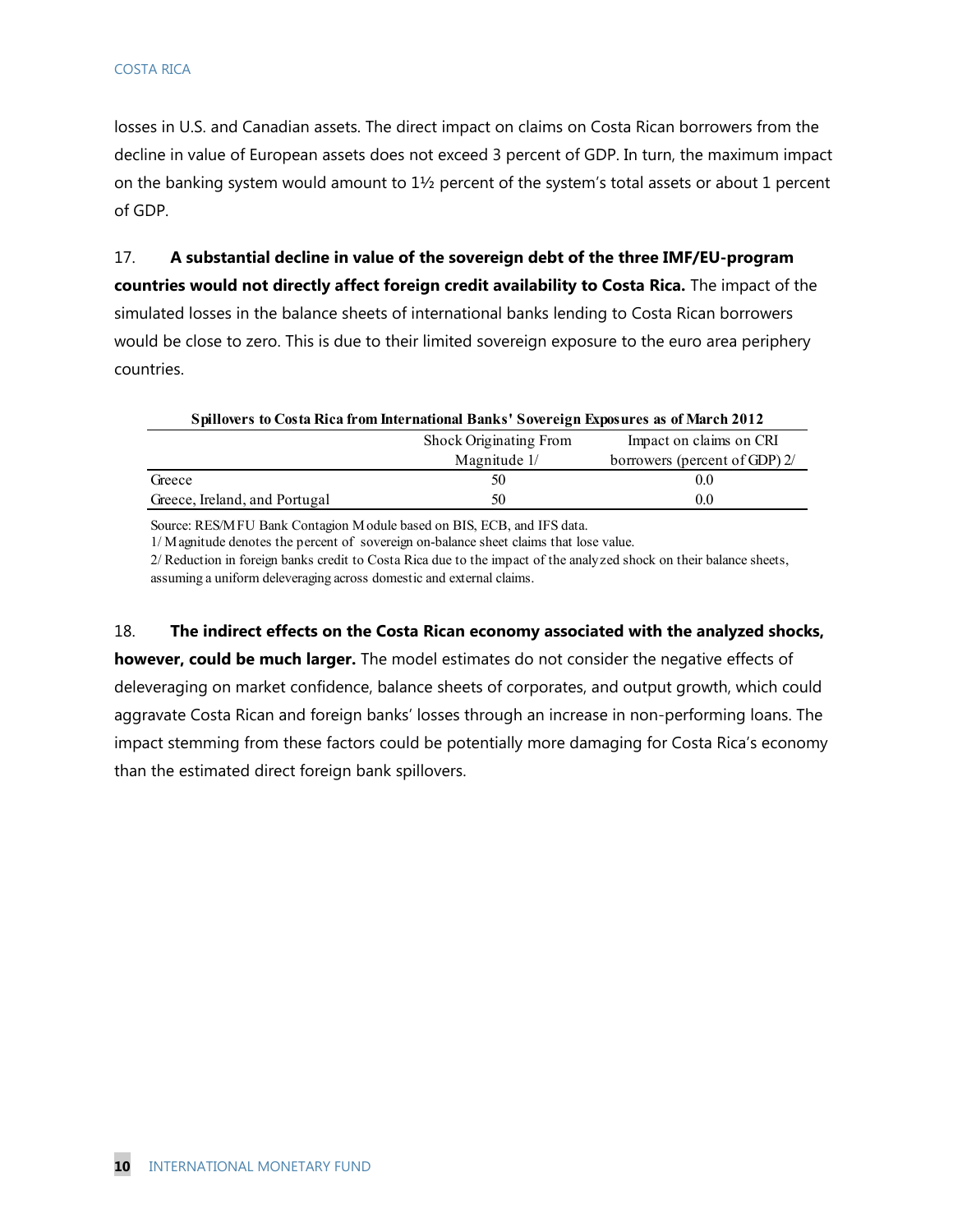## **Appendix I: Contagion Module – A Simulation of Downstream Risk**  from Losses on Assets<sup>1</sup>

The analysis is based on several rounds of shocks. The first round considers bank losses on assets that deplete their capital partially or fully. The banking sector losses are calculated based on percentage loss assumptions in a particular economic sector (public sector, banking sector, and/or non-bank private sector) of an individual country or group of countries. In the second round, if losses are large enough, a capital ratio is assumed to be restored through deleveraging (loans not being rolled over and selling of assets, assuming no recapitalization). In the third round, banks are assumed to reduce their lending to other banks, causing fire sales, and further deleveraging. Potential bank failures cause additional losses to other banks on the asset and liability sides. Final convergence is achieved when no further deleveraging needs to occur. Methodological details may be described by the following set of equations:  $^2$ 

The analysis of the contagion of a crisis across borders and through common lender effects is based on considering a stylized bank balance sheet given by:

*Assets Capital Other* \_ *Liabilities*

where *Assets = Foreign\_Assets + Domestic\_Assets*. To quantify the effect of a shock on assets, it is assumed that, when facing a loss of LLR percent on its foreign assets, a bank combines asset sales *DEL* and recapitalization *RECAP* to maintain a sound capital to asset ratio *CAR*. For a given loss on its asset portfolio, the set of possible combinations of deleveraging (asset sales) and recapitalization is given by:

*Capital LLR*\**Foreign*\_ *Assets RECAPCAR*\**Assets LLR*\**Foreign*\_ *Assets DEL*

Hence, in the absence of a recapitalization of the banking sector, the extent of deleveraging by the financial institutions of a creditor country is given by:

#### *DEL Assets LLR*\**Foreign*\_ *Assets*1/*CAR*\*(*Capital LLR Foreign*\_ *Assets*)

The process of deleveraging results in a global reduction of cross-border claims by all international banks affected by the shock either directly or indirectly. For each recipient country, the extent of capital outflows is the aggregation of the deleveraging process by all creditor countries. Additional rounds of deleveraging may take place if shocks are large enough to cause international banks' insolvencies, and if fire sales of assets occur, triggering further losses. The system converges to equilibrium when no further deleveraging takes place.

 $<sup>1</sup>$  Prepared by Eugenio Cerutti.</sup>

 $2$  Based on Tressel, Thierry, 2010. "Financial Contagion through Bank Deleveraging: Stylized Facts and Simulations Applied to the Financial Crisis," IMF Working Paper 10/236, Washington: International Monetary Fund, and Cerutti, Claessens, and McGuire (2012).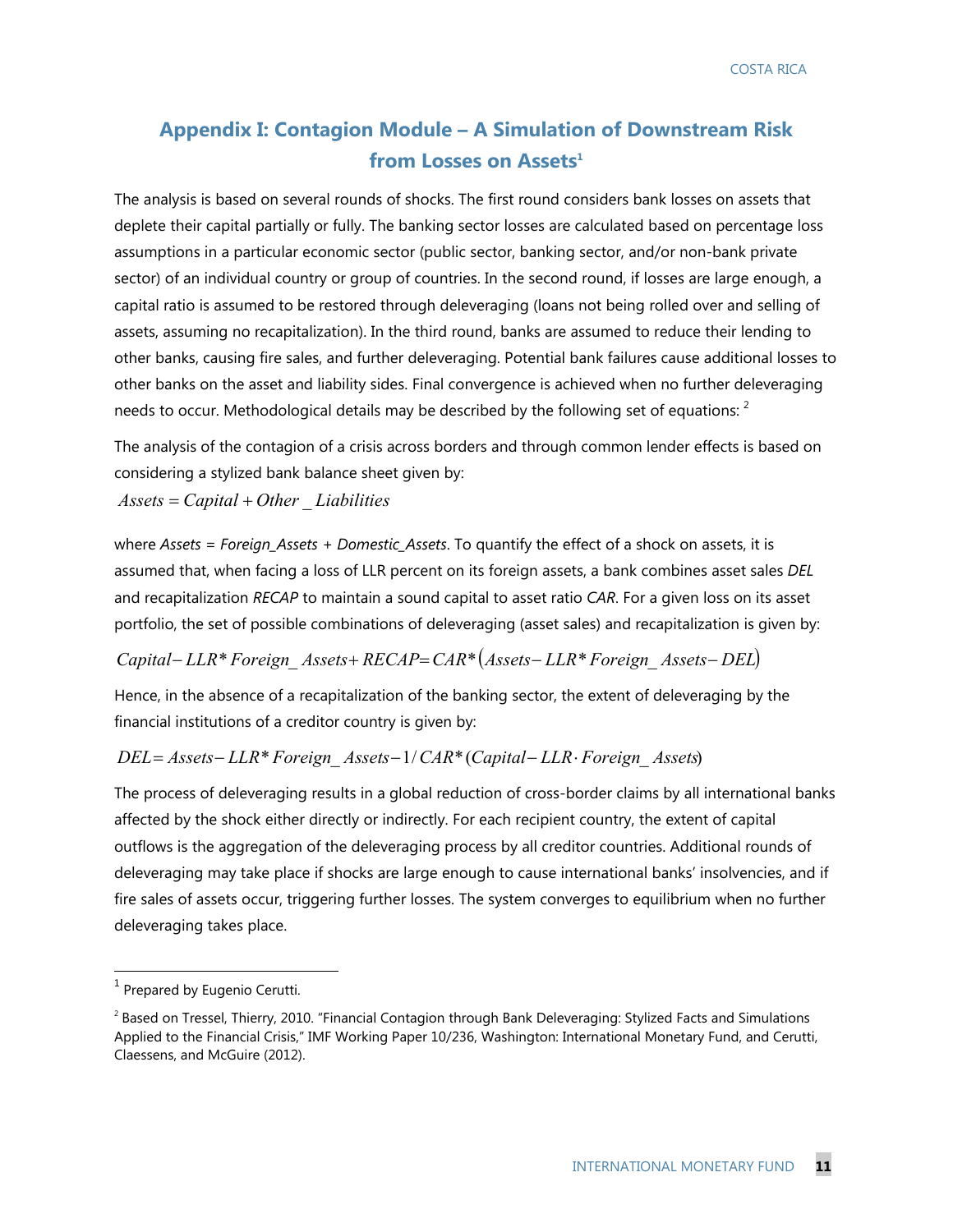# **POTENTIAL OUTPUT ESTIMATES<sup>1</sup>**

- 1. **Three methodologies were employed to assess potential output growth in Costa Rica**: 2
- A Hodrick-Prescott (HP) filter. $3$
- A production function approach (PF). The exercise was performed using a Cobb-Douglas production function assuming constant returns to scale technology.<sup>4</sup>
- A regime-switching model. The model was used to identify the characteristics in terms of average growth and volatility for the three states of economy: recession, sustainable growth and overheating.<sup>5</sup> The pattern for potential growth was then identified by the estimated sustainable growth rate.

| AVCTAGE T OLCTILIAI OTOWITI AND OULDUL OAD |        |            |  |  |  |  |  |  |
|--------------------------------------------|--------|------------|--|--|--|--|--|--|
| <b>Volatility, 1994-2011</b>               |        |            |  |  |  |  |  |  |
| Potential Output Gap                       |        |            |  |  |  |  |  |  |
|                                            | Growth | Volatility |  |  |  |  |  |  |
| <b>HP Filter</b>                           | 4.8    | 2.4        |  |  |  |  |  |  |
| <b>Production Function</b>                 | 4.7    | 2.3        |  |  |  |  |  |  |
| Regime Switching                           | 5.0    | 1.1        |  |  |  |  |  |  |
| Average                                    | 4.8    | 1.9        |  |  |  |  |  |  |
| Source: IME etaff calculations             |        |            |  |  |  |  |  |  |

**Average Potential Growth and Output Gap** 

Source: IMF staff calculations.

#### 2. **The average potential output growth in 1994-2011 was 4.8 percent, with an output**

**gap volatility of 1.9 percent.** The PF approach provided the lowest potential output growth estimate at 4.7 percent, while the regimeswitching model yielded the highest at 5 percent. The potential output growth and the output gap volatility in Costa Rica were broadly comparable with the regional averages, at 4.4 and 1.9 percent respectively.



 $<sup>1</sup>$  Prepared by Yulia Ustyugova.</sup>

 $2$  The analysis relied on annual data for 1994-2011.

<sup>&</sup>lt;sup>3</sup> The restriction parameter λ was set at 100, as suggested by the literature for annual time series.

 $4$  The elasticity of labor to output was set at 0.35. The depreciation rate of the stock of capital was assumed at 5 percent per year.

<sup>&</sup>lt;sup>5</sup> Based on Estevao, M. and Johnson C., 2012, "Potential Output and Output Gap in Central America, Panama and Dominican Republic". Working paper, unpublished (Washington: International Monetary Fund).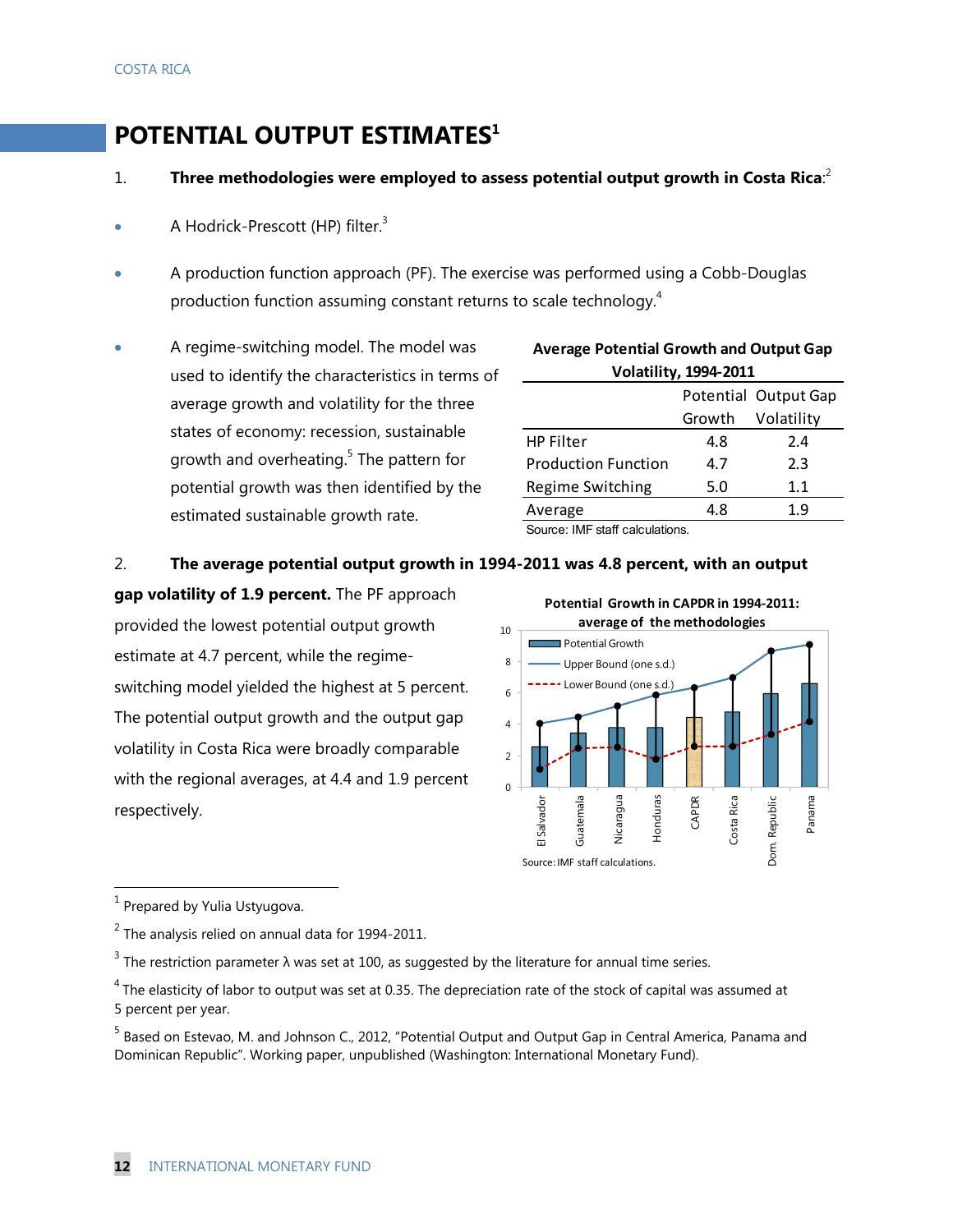3. **The estimates suggest that potential output growth slowed in recent years.** According to the PF estimates, potential growth declined by about 3/4 percentage points to 4.1 percent in 2009-2010 due to a fall in the contributions of both labor and capital. The HP filter approach points to a slightly smaller drop in the potential growth rate, of  $\frac{1}{2}$  percentage point, to 4.3 percent in 2010.

4. **A moderate recovery to a potential output growth rate of about 4½ percent is projected over the medium term.** Under the PF and HP filter approaches, potential growth would recover to about 4.3 - 4.4 percent. The RS approach indicates that, in 2010-2011, the economy of Costa Rica moved from a recessionary state to a state of sustainable growth, with potential output growth at 5 percent.

5. **The estimates under two of the approaches point to closing output gaps in 2011-2012.** In 2009-10, the output gap was negative at about 1.6 percent of potential output. According to the RS and PF approaches, Costa Rica's output gap would be around zero in 2012, while the HP filter approach points to a still negative output gap of about 1 percent.





6. **The macroeconomic projections prepared by the staff imply that in the medium term Costa Rican economy will grow at its potential.** Real GDP growth is projected to converge to a potential rate of 4½ percent by 2015, which is an average across the three methodologies employed in the analysis.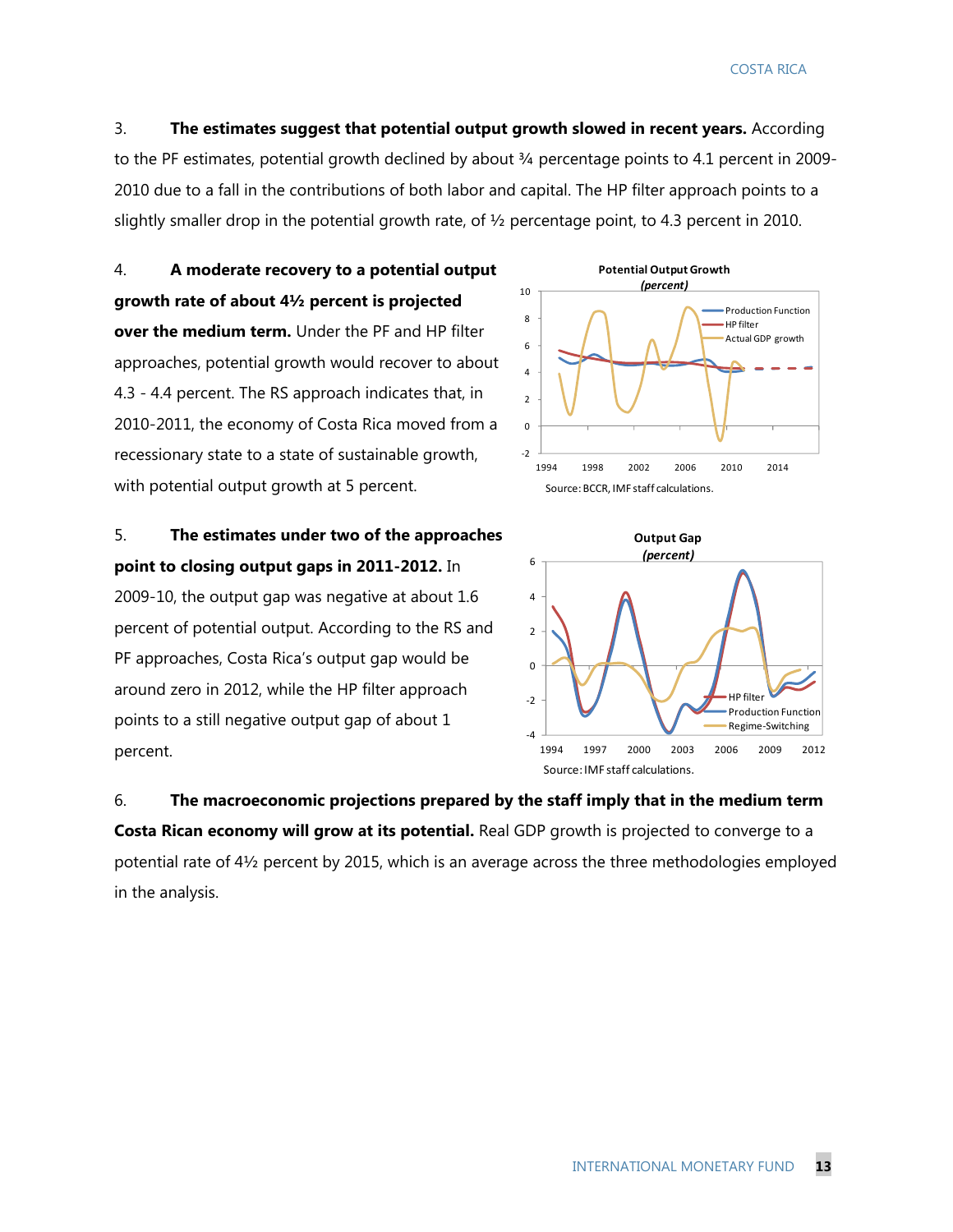# **ASSESSING FISCAL VULNERABILITY AND MEDIUM-TERM SUSTAINABILITY1**

*With a rising public debt-to-GDP ratio, Costa Rica needs to address its fiscal challenges to ensure medium-term sustainability. This note presents Costa Rica's fiscal position and the outlook for the medium and long term, examines indicators of fiscal vulnerability, discusses the need for fiscal adjustment, and assesses the optimal pace of fiscal consolidation.* 

1. **Costa Rica's fiscal position deteriorated sharply in recent years.** After posting a small surplus in 2008, Costa Rica's fiscal balance turned into a deficit of over 5 percent of GDP by 2010. The fiscal position deteriorated as a result of a significant decline in tax revenues (as these returned to their trend level) and a sharp increase in expenditure (mainly wages and transfers) on account of countercyclical policies implemented in response to the 2008-09 crisis. Tighter fiscal policies pursued since 2011 managed to improve the fiscal position moderately.<sup>2</sup> However, the fiscal expansion of 2009-10 has been only partially unwound, and the fiscal deficit remains well-above debt-stabilizing levels. The overall public sector deficit is estimated to have totaled 4½ percent of GDP in 2012, and the consolidated public sector debt to have reached 38 percent of GDP at yearend (up from 27¼ percent of GDP in 2008).

2. In the absence of corrective measures, the consolidated public sector deficit and public debt would rise to about 7½ percent of GDP and 50 percent of GDP, respectively, by 2018.<sup>3</sup> The main pressures for public finances would stem from a projected increase in education expenditure,<sup>4</sup> and higher envisaged investment spending. In addition, the combination of a rising public debt and higher interest rates is projected to increase the interest bill by about 2 percentage points of GDP during the projection period.

 $<sup>1</sup>$  Prepared by Pablo Morra.</sup>

 $2$  Efforts to curb the pace of growth of government expenditure managed to slow it to about nominal GDP growth by 2011, but an attempt to enact a tax reform failed in early 2012.

 $3$  The projections exclude the electricity and telecommunications company ICE (Instituto Costarricense de Electricidad). Including the ICE, the consolidated public sector debt would reach 53 percent of GDP by 2018 (from 31 percent in 2008).

 $4$  A constitutional reform approved in 2011 mandates the government to raise spending in education (currently nearing 7 percent of GDP) to 8 percent of GDP by 2014.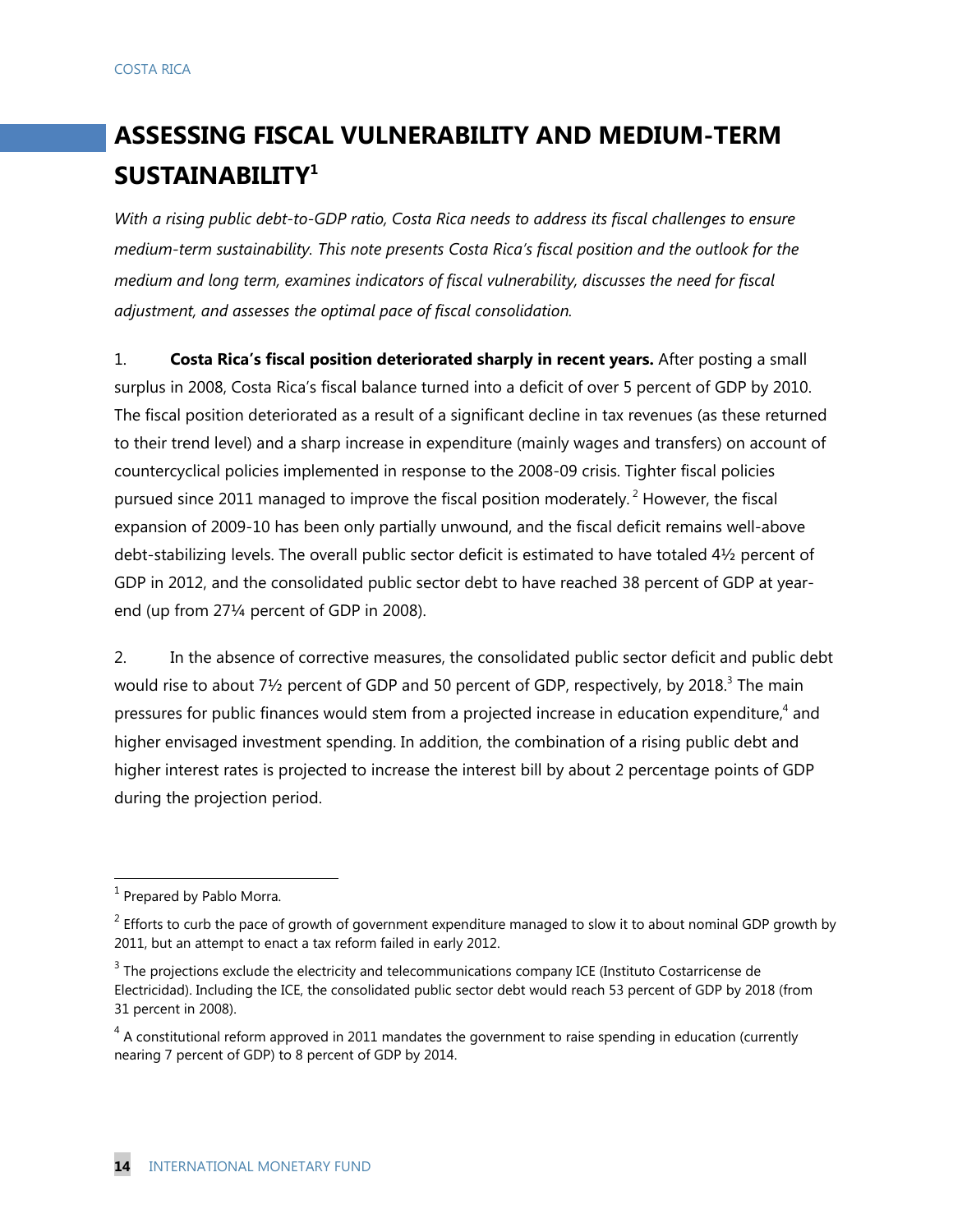#### 3. **In light of a deteriorating fiscal path, we examine some indicators of vulnerability.**

First, to assess sovereign debt rollover risks, we compute the public sector's gross financing needs and we examine available sources of financing. Second, we look at market perceptions of credit risk by analyzing credit default swap (CDS) spreads on sovereign debt and bond yields. Third, we evaluate vulnerabilities associated with growth, interest rate and exchange rate shocks by using the IMF's debt sustainability analysis (DSA) framework and stochastic debt analysis.

#### 4. **Large gross financing needs make Costa Rica vulnerable to changes in market**

**sentiment, but a stable domestic investor base mitigates risks.** The average maturity of Costa Rica's public debt stands at about 3 years.<sup>5</sup> Hence, about a third of the public debt stock matures every year. Substantial public debt amortizations combined with a high fiscal deficit result in large annual gross public sector financing needs. These amounted to 10 percent of GDP in 2012, and are projected to remain at similar levels over the projection period. While large financing needs expose Costa Rica's public finances to changes in market sentiment, the existence of a stable domestic investor base mitigates risks. As of December 2012, local institutional investors, including the government's social security agency,<sup>6</sup> nonfinancial public sector institutions, banks and private domestic investors held over 80 percent of the total public debt.

5. **Sovereign credit risk perceptions are low.** Five-year credit default swap (CDS) spreads<sup>7</sup> on Costa Rican sovereign bonds stand at about 300 basis points, about 180-200 above than those of the highest-rated countries in Latin America. These have not significantly changed in recent years. Indeed, one of the rating agencies upgraded Costa Rica's sovereign credit rating to investment grade level in 2010, making it the highest rated credit in Central America after Panama.

6. **Domestic government bond yields have risen.** Pressured by higher public sector financing needs and stronger private sector credit demand, interest rates on local currency-denominated government bonds rose by about 200 basis points in 2012, reaching 11-11½ percent. If sustained, the rise in government bond interest rates is poised to worsen public debt dynamics by increasing the public sector's interest bill. The latter is already projected to grow driven by the steady increase in the public debt stock.

<sup>&</sup>lt;u>Figure 20 and the Central Bank debt</u>, the average maturity of the public debt rises to 5 years.<br><sup>5</sup> Excluding the Central Bank debt, the average maturity of the public debt rises to 5 years.

 $^6$  Caja Costarricense de Seguro Social (CCSS).

 $<sup>7</sup>$  Credit default swap (CDS) spreads measure the cost of seeking insurance against sovereign default.</sup>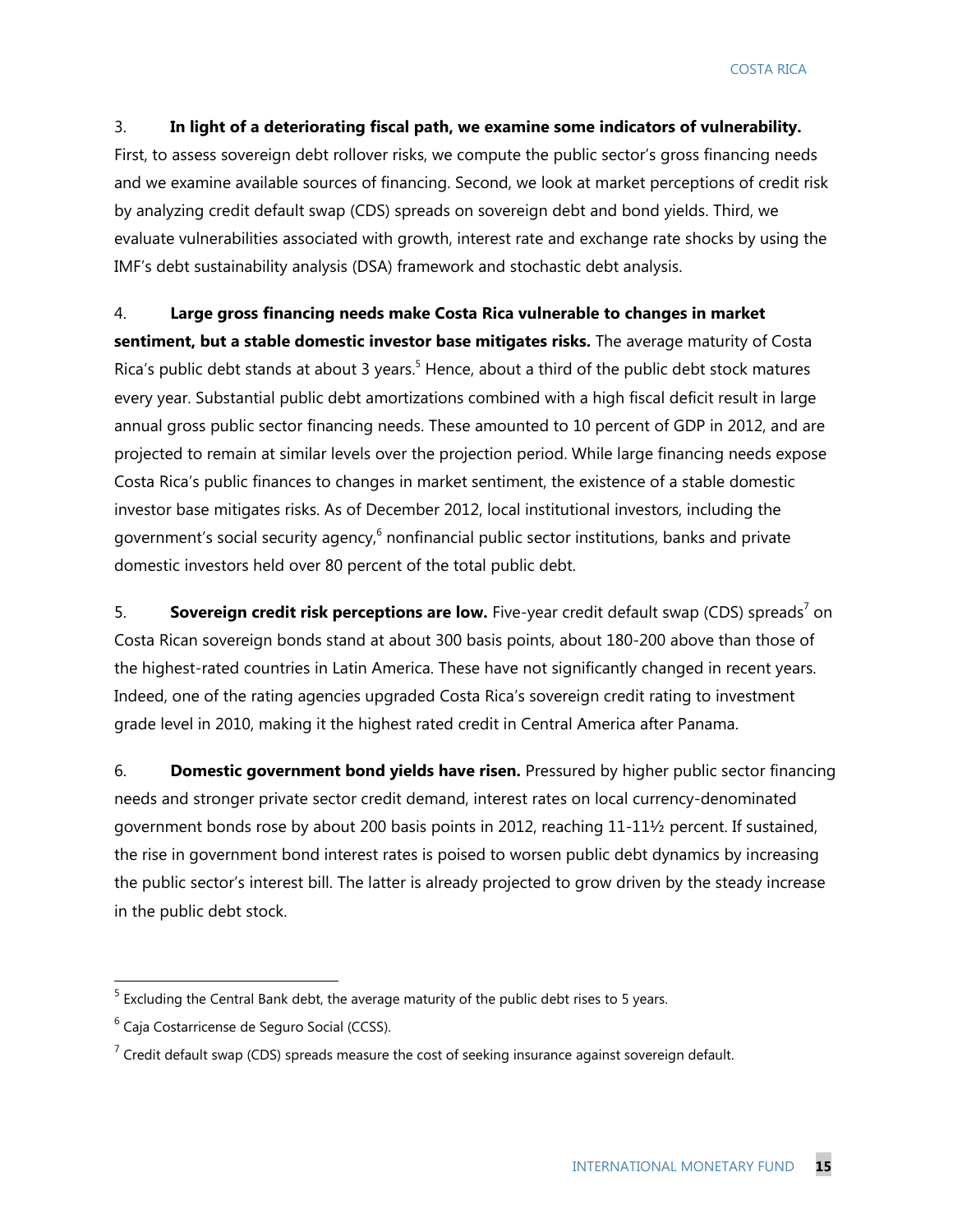7. **Public debt dynamics is highly sensitive to growth shocks, but less sensitive to interest rate shocks.** Simulations under the DSA framework suggest that, if growth in 2013-18 were to be on average one half standard deviation-lower than envisioned in the baseline scenario (i.e., 3 percent instead of 4.5 percent) and all other variables remained unchanged, the public debt would rise to 61 percent of GDP by 2018, about 11 percentage points above the level projected in the baseline scenario. A similar shock to the average real interest rate at which the government borrows (of about 125 basis points) would have a smaller impact, raising the public debt-to-GDP ratio by about 3 percentage points of GDP above the baseline scenario. Hence, an interest rate shock would have to be larger (e.g., one standard deviation or larger) than a growth shock to have a significant impact on the public debt dynamics.

8. **The sensitivity of the public debt ratio to currency depreciation is relatively small.** At 12½ percent at end-2012, the share of foreign-currency denominated debt in total public debt is relatively low in Costa Rica. Hence, it would take a large real currency depreciation to equal the impact of the growth and interest rate shocks described above. The real currency depreciation would have to exceed 30 percent for the public debt ratio to rise to 60 percent of GDP by 2018.

9. **Results from a stochastic sustainability exercise for public debt underscore significant medium-term risks to public debt dynamics.** A stochastic simulation of the public debt path was

made by (1) estimating the implicit fiscal reaction function to public debt developments and the output gap in past fiscal behavior; and (2) producing frequency distributions of debt paths under growth, interest rates and exchange rate shocks. Simulations yielded an upward trend in the public debt-to-GDP ratio, with the median debt forecast reaching about 55 percent of GDP by 2018. In addition, the median debt forecasts were consistently higher than baseline projections and subject to considerable risk, as evidenced by the width of the fan chart.



10. **To ensure medium-term sustainability and build resilience to shocks, Costa Rica needs to pursue ambitious fiscal consolidation.** We considered three possible policy goals (listed from the least to the most ambitious): (i) stabilizing the public debt-to-GDP ratio at the current level; (ii) reducing the public debt ratio to the pre-crisis level (27¼ percent of GDP); and (iii) lowering the public debt-to-GDP ratio in the amount necessary to improve the sovereign credit rating by one notch over a period of 10 years. The former represents the minimum action that would be required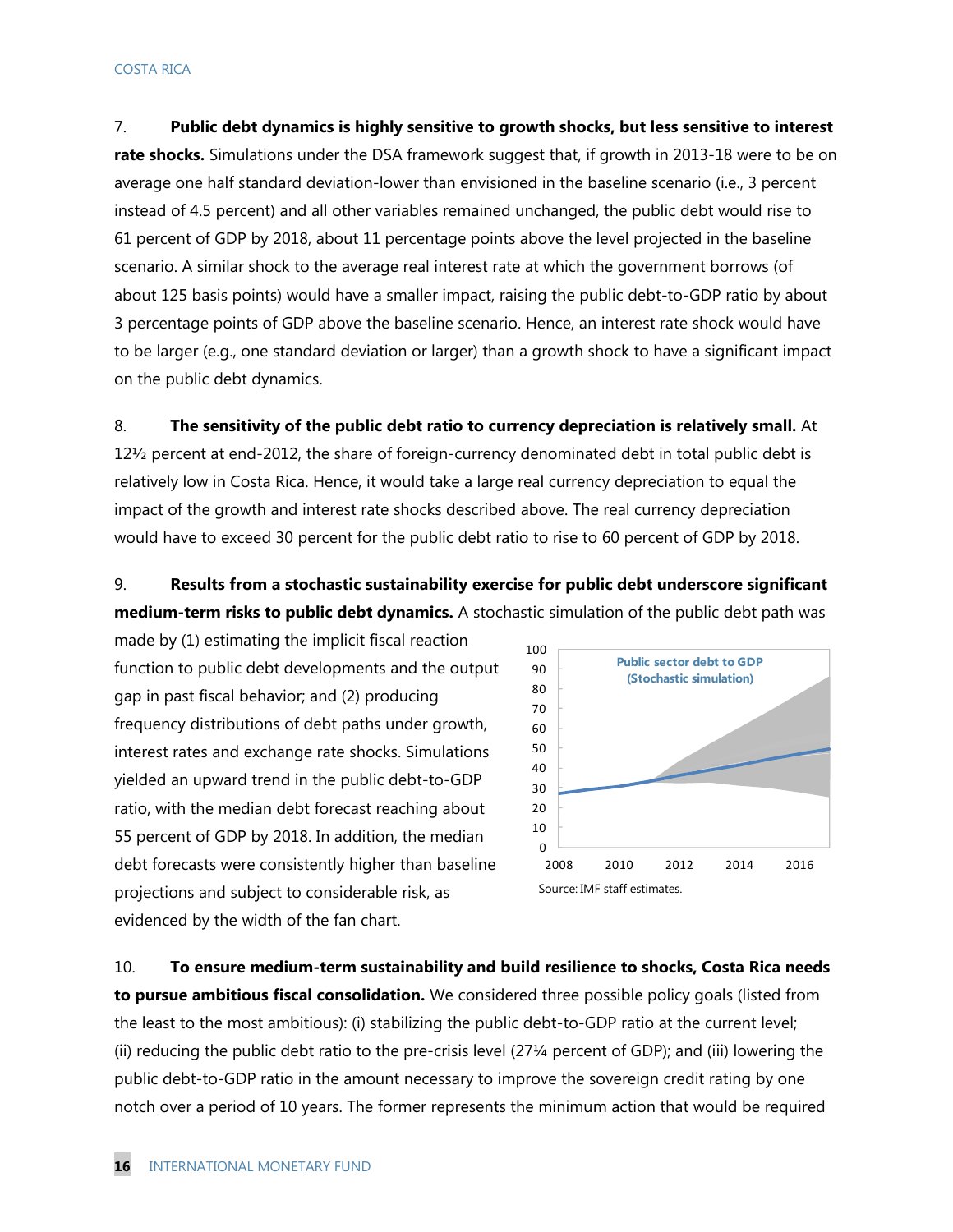to achieve fiscal sustainability, while the latter would aim at rebuilding fiscal buffers. Estimates indicate that achieving these objectives would require improving the primary balance by a minimum of 2½ (to achieve sustainability) to up to 5½ percentage points of GDP –to improve the sovereign credit rating (see Garza, Morra and Simard, 2012).

11. The required fiscal adjustment rises by an additional 1½ percentage point of GDP if the actuarial deficit facing the public pension system is considered. The largest program in Costa Rica's pension system is a pay-as-you-go defined-benefit plan covering Old Age, Disability and Survivor Insurance (Invalidez, Vejez y Muerte –IVM) administered by the Social Security Fund (Caja Costarricense de Seguro Social – CCSS), an autonomous public sector institution. $8$  The IVM currently covers ⅔ of the labor force (approximately 1½ million workers) and has about 165,000 beneficiaries. In addition to the IVM, the judiciary and the teachers have their own social security plans. Estimates show that:

- *The public pension system is financially unsustainable in the long term.* The system currently runs a cash surplus of over 1 percent of GDP. However, it is projected to turn a cash deficit over the medium and long term due to a combination of system maturation and population aging.
- *The pension system's actuarial imbalance adds about 1½ percentage points of GDP to the fiscal sustainability gap.* Simulations indicate that, to achieve actuarial balance, pension reforms equivalent to about  $1\frac{1}{2}$  percent of GDP would be required (in the form of higher contributions, reduced replacement rates, and/or an increase in the retirement age). Therefore, combined with the 2½ percent of GDP adjustment required to stabilize the public debt ratio (¶ 10), the fiscal sustainability gap (i.e., the total fiscal adjustment needed to achieve long-term fiscal sustainability) stands at 4 percent of GDP.

12. **Fiscal consolidation will require action on both revenue and expenditure.** The significant size of the required adjustment calls for a multipronged strategy, aimed at increasing revenue and restraining the pace of growth of expenditure.<sup>9</sup> Adjustment options include:

 $^8$  In addition to mandatory participation in the IVM, workers have the option to participate in defined-contribution plans (non-mandatory) administered by other institutions to supplement their pensions.

 $9^9$  For a more detailed discussion, see Garza, Morra and Simard (2012).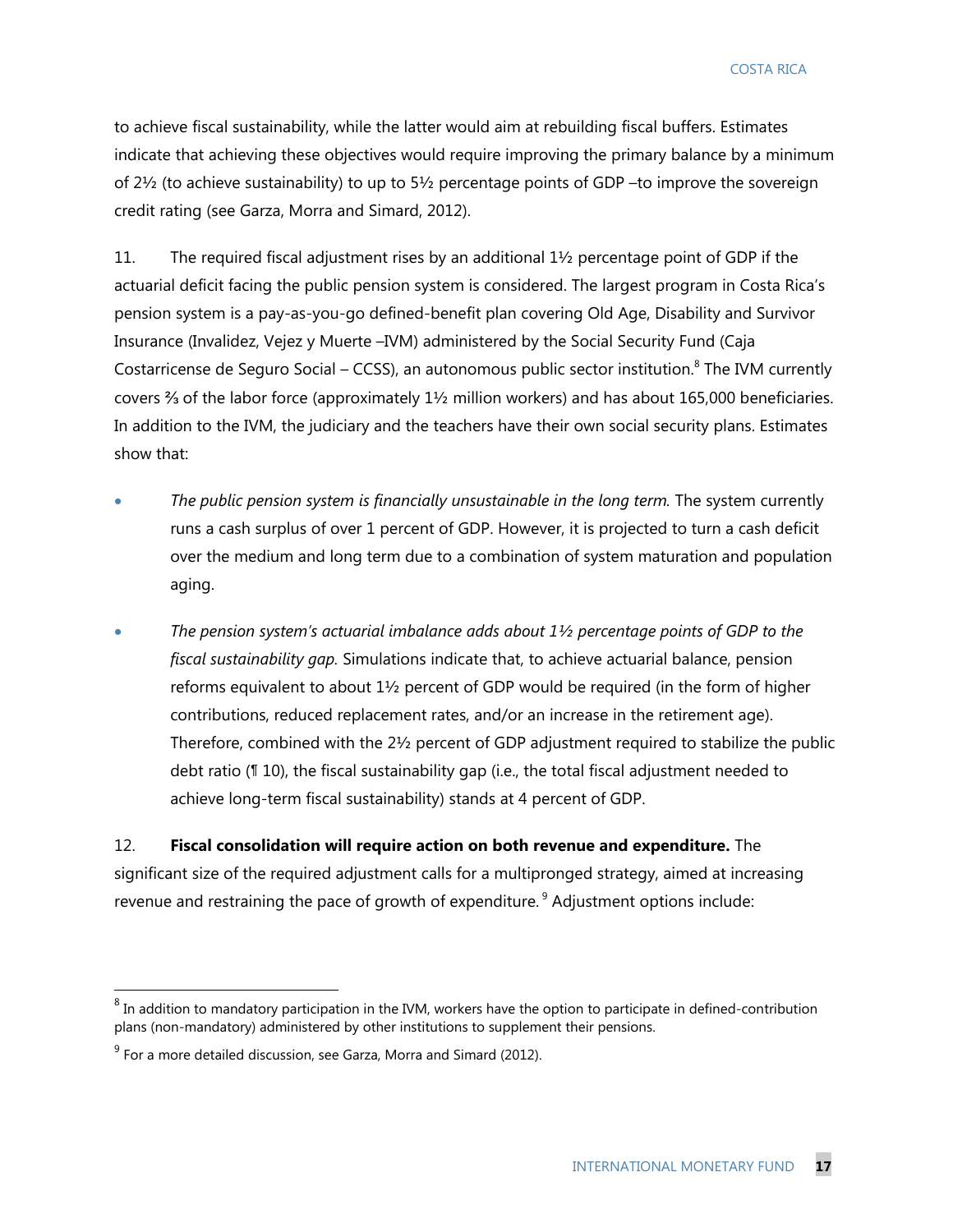- *Bringing tax rates closer to international levels.* At 13½ percent of GDP, Costa Rica's tax revenue ratio is well below that of middle-income countries (19 percent of GDP), reflecting a low tax effort by international standards (Pessino and Fenochietto, 2010). This is due in part to below-average tax rates on both consumption and income. In particular, consideration could be given to turning the existing 13 percent sales tax into a full-fledged value-added tax, establishing a tax rate more aligned with international standards.<sup>10</sup>
- *Increasing the tax base and reducing tax expenditure.* Another reason behind Costa Rica's low tax revenue ratio is the existence of several tax exemptions and special treatments. According to the authorities' estimates, tax expenditure in Costa Rica stands at about 4 percent of GDP, stemming mainly from exemptions to the sales tax and special income tax incentive schemes. Efforts to mobilize revenues should therefore carefully review the scope to broaden the tax base and cut tax expenditure.
- *Strengthening revenue administration.* There seems to be ample scope to improve revenue administration by incorporating technology, improving administrative procedures, training staff, enhancing auditing capabilities, increasing controls on taxpayers, improving coordination between the internal revenue and customs offices, and adopting a riskmanagement approach to revenue administration (by concentrating efforts on the areas with the greatest risks to collection).
- *Reforming the civil service.* The fiscal stimulus imparted in 2008-09 resulted in a large increase in the public sector's wage bill. While tighter spending policies have been adopted thereafter, wage growth remains a potential source of pressure for public finances. It is important to review the set of rules governing public sector employment and compensation arrangements, ensuring these are appropriately linked to performance, efficiency and sustainable public finances.

#### 13. **The optimal fiscal consolidation path would be to deliver significant upfront**

**tightening.** Pressured by a substantial fiscal adjustment need, the authorities face the challenge of undertaking fiscal consolidation while minimizing its impact on growth. To conciliate both objectives and determine the optimal fiscal consolidation path, we resort to a model of quadratic preferences in which the size of the required fiscal adjustment and the size of the output gap enter into the objective function of the policy maker (Kanda, 2011). The model indicates that the optimal fiscal adjustment path should be moderately front-loaded. Against a background of a low output gap, it predicts an optimal path with fiscal tightening of about 1½ percent of GDP in the first year and

 $^{10}$  The average value-added tax rate in Latin America is 14 percent.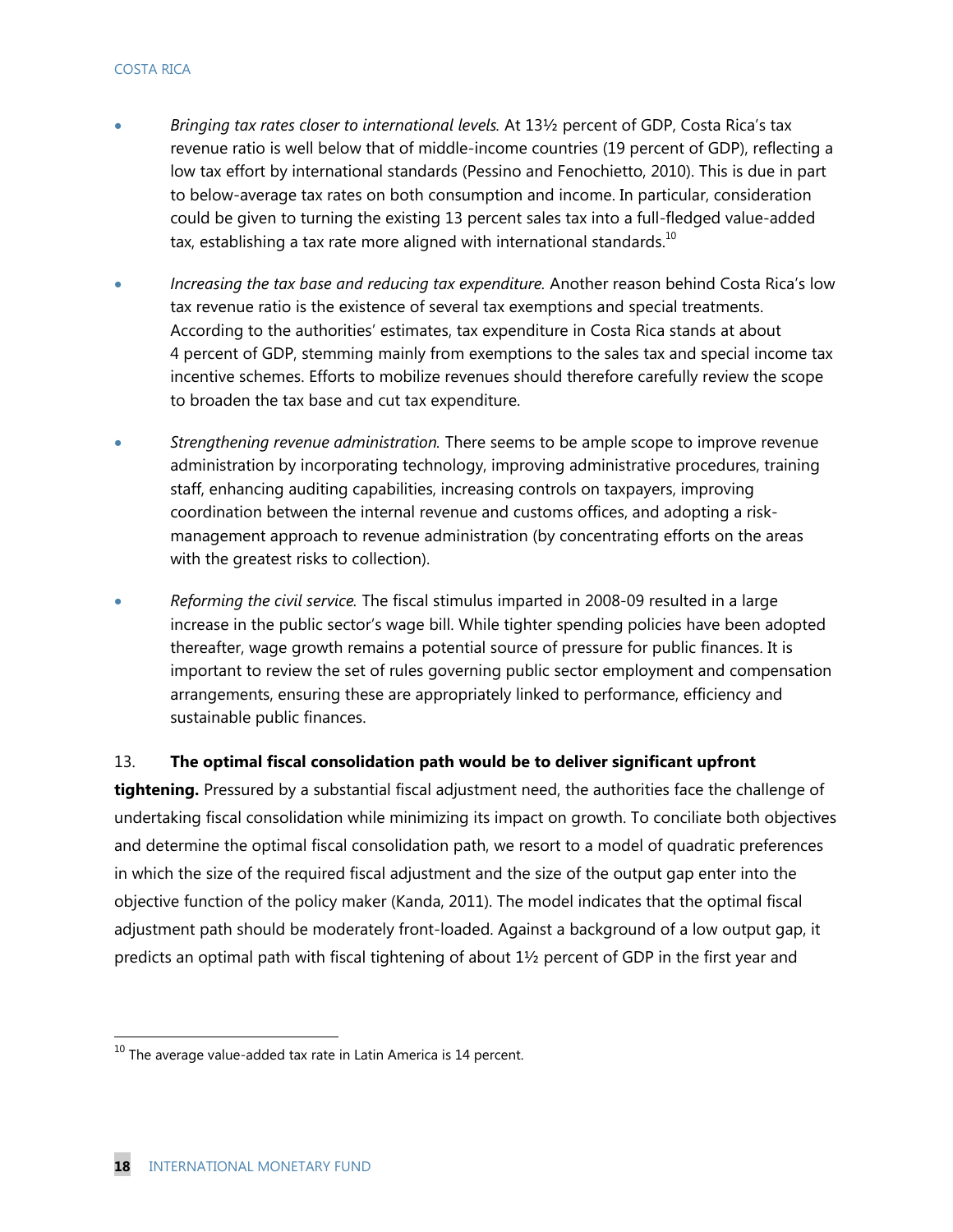declining additional adjustment in subsequent years. Under this scenario, the output gap would open slightly, reaching ½ percent of potential output in the first year and close gradually thereafter.

| (In percent of GDP, unless otherwise stated) |          |        |        |        |        |        |        |        |        |     |     |
|----------------------------------------------|----------|--------|--------|--------|--------|--------|--------|--------|--------|-----|-----|
|                                              |          |        |        |        |        | Year   |        |        |        |     |     |
|                                              | $\Omega$ |        |        | 3      | 4      | 5.     | -6     |        | 8      | 9   | 10  |
| Discretionary fiscal adjustment              |          | 1.5    | 0.8    | 0.4    | 0.3    | 0.3    | 0.2    | 0.2    | 0.1    | 0.1 | 0.0 |
| Fiscal sustainability gap                    | 4.0      | 2.5    |        | 1.3    | 1.0    | 0.7    | 0.4    | 0.2    | 0.1    | 0.O | 0.0 |
| Output gap (in percent of potential GDP)     | -0.1     | $-0.5$ | $-0.4$ | $-0.2$ | $-0.1$ | $-0.1$ | $-0.1$ | $-0.1$ | $-0.1$ | 0.0 | 0.0 |
| Source: IMF staff estimates.                 |          |        |        |        |        |        |        |        |        |     |     |

#### **Costa Rica. Optimal fiscal consolidation path under model of quadratic preferences**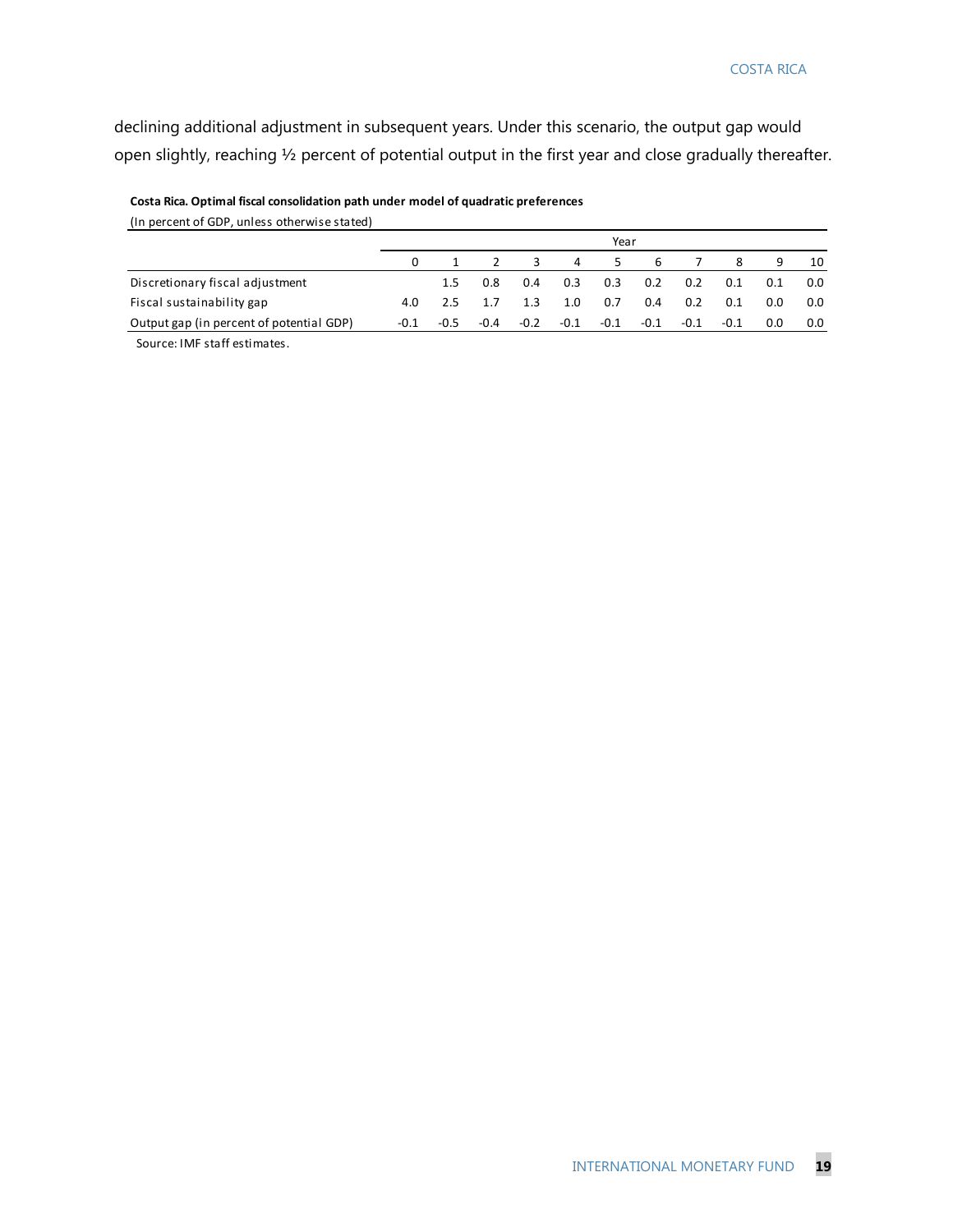#### **References**

- Bannister, Geoffrey and Barrot, Luis-Diego, 2012, "A Framework for Assessing the Level of Public Debt," Central America, Panama and the Dominican Republic, Challenges Following the 2008-09 Global Crisis, Washington: International Monetary Fund
- Garza, Mario; Morra, Pablo; and Simard, Dominique, 2012, "The Fiscal Position: Prospects and Options for Adjustment," Central America, Panama and the Dominican Republic, Challenges Following the 2008-09 Global Crisis, Washington: International Monetary Fund
- Kanda, Daniel, 2011, "Modeling Optimal Fiscal Consolidation Paths in a Selection of European Countries," IMF Working Paper 11/164, Washington: International Monetary Fund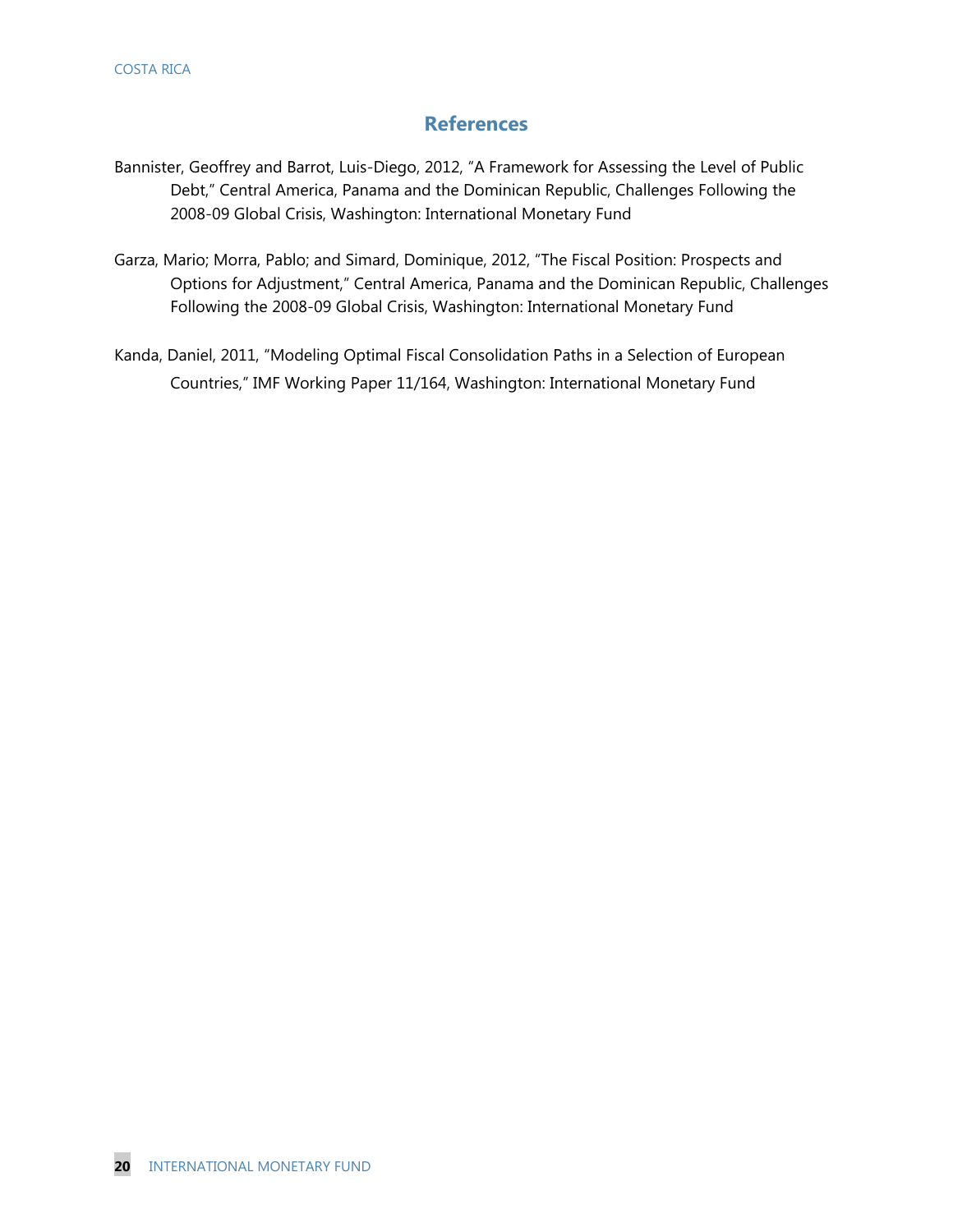# **BASEL III AND COSTA RICA'S BANKING SYSTEM1**

1. **Costa Rica is well placed to gradually implement key components of the Basel III** 

**accord.** It is in compliance with most of the Basel I framework and has made good progress in applying the Basel Core Principles. Despite inadequate legislation, supervisory authorities have also advanced in implementing a risk-based supervision approach and in adopting a cross-border consolidated scheme that allows for the identification of risks taken by financial conglomerates.

#### 2. **Introducing Basel III standards would increase bank soundness and strengthen**

**financial stability, but could weigh on economic growth in the short term.** The Basel accord has evolved to address weaknesses uncovered by the 2008-09 global crisis mainly by strengthening capital and liquidity requirements. However, banks faced with higher capital and liquidity requirements may be forced to curtail credit supply and adjust asset composition, which could have an adverse impact on output in the short term.

3. **When adjusted by Basel III guidelines, the capital adequacy ratios (CAR) of Costa Rica's banking system decline due to changes in riskweighted assets (RWA), but still satisfy Basel III requirements**. The adjustments to RWA to meet Basel III requirements for Costa Rica's banking sector are estimated at 6 percent. The size of the adjustment is relatively minor when compared to other countries in the region. Nevertheless, when applying Basel III criteria, Costa Rica's banking system is currently compliant with all Basel III (capital and liquidity) ratios. Moreover, current





Source: IMF staff estimates.



 $1$  Prepared by Fernando Delgado, based on Basso, O., Delgado, F. and M. Meza, 2012, "Strengthening Bank Capital and Liquidity in Central America: the Road to Basel III," IMF, Working Paper (unpublished).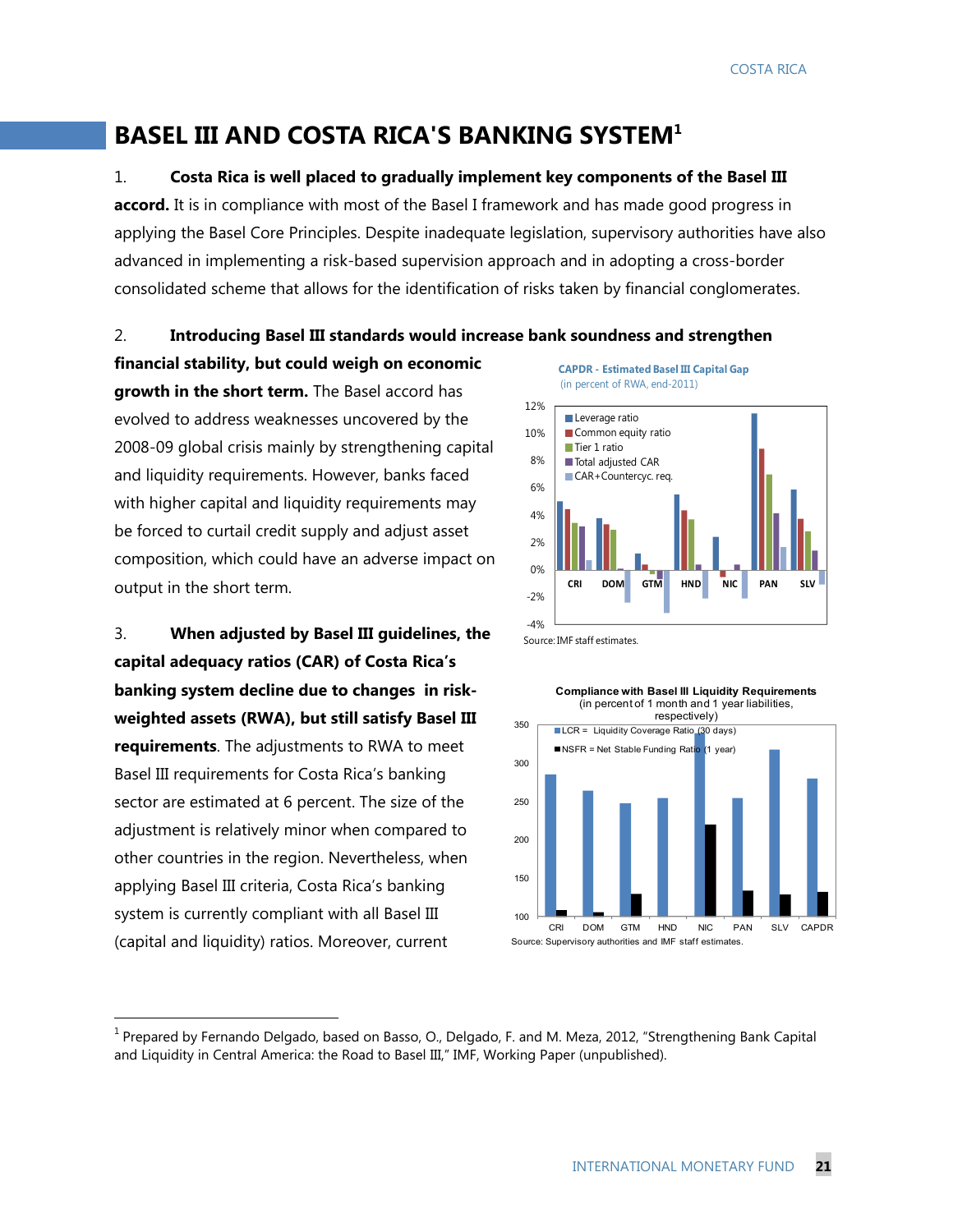capital levels would suffice, on average, in case supervisors were to implement a countercyclical buffer of 2.5 percent of RWA.

4. **Costa Rica's banking system exceeds Basel III minimum liquidity requirements**. This holds even after adjusting for the liquidity coverage ratio and net stable funding ratio methodologies. Short-term liquidity is more than twice the Basel requirements, while long-term liquidity is at 109 percent of the requirement.

5. **The macroeconomic impact of the transition to Basel III total capital requirements is negligible in Costa Rica.** The impact of the new Basel III capital requirement on short-term output growth in Costa Rica was estimated using a Vector Auto Regression (VAR) model. The results suggest that the at-peak growth impact of increasing the total capital ratio by 1 percentage point would amount to about -0.05 percentage points of GDP, and that growth returns to the steady state after approximately 50 quarters from the beginning of the CAR increase. Such growth impact is in the low range of values for the macroeconomic impact of the transition to stronger capital and liquidity requirements for BIS countries compiled by the BIS Macroeconomic Analysis Group. However, as Costa Rica banking system presents no negative gap vis-à-vis Basel III capital requirements, the macroeconomic impact of firming up existing capital by bringing requirements in line with Basel III would be negligible.

6. **Costa Rica would benefit from using Basel III as a guide to strengthen prudential regulation and supervision**. The Basel III framework would be appropriate given the growing size and complexity of Costa Rica's financial system. Basel III implementation would help improve supervisory skills and regulatory and risk management frameworks. This would be particularly important given also the entry of foreign banks and increased competition.

7. **The pragmatic approach that Costa Rica has followed in the implementation of Basel standards should continue guiding the implementation of Basel III.** It is more appropriate to focus on those elements of Basel III that are more relevant for Costa Rica's financial markets. The elements with the highest short-term priority should be: (i) adopting Basel III definitions of capital; (ii) implementing a capital conservation buffer; and (iii) introducing a leverage ratio. Over the medium-term, the priority should shift to: (iv) aligning liquidity requirements with Basel III; and (v) strengthening the supervisory process (Pillar II) and market discipline and transparency (Pillar III). In the long term, other elements might become important, such as: (vi) considering macroprudential instruments; and (vii) implementing capital charges for systemically important financial institutions.